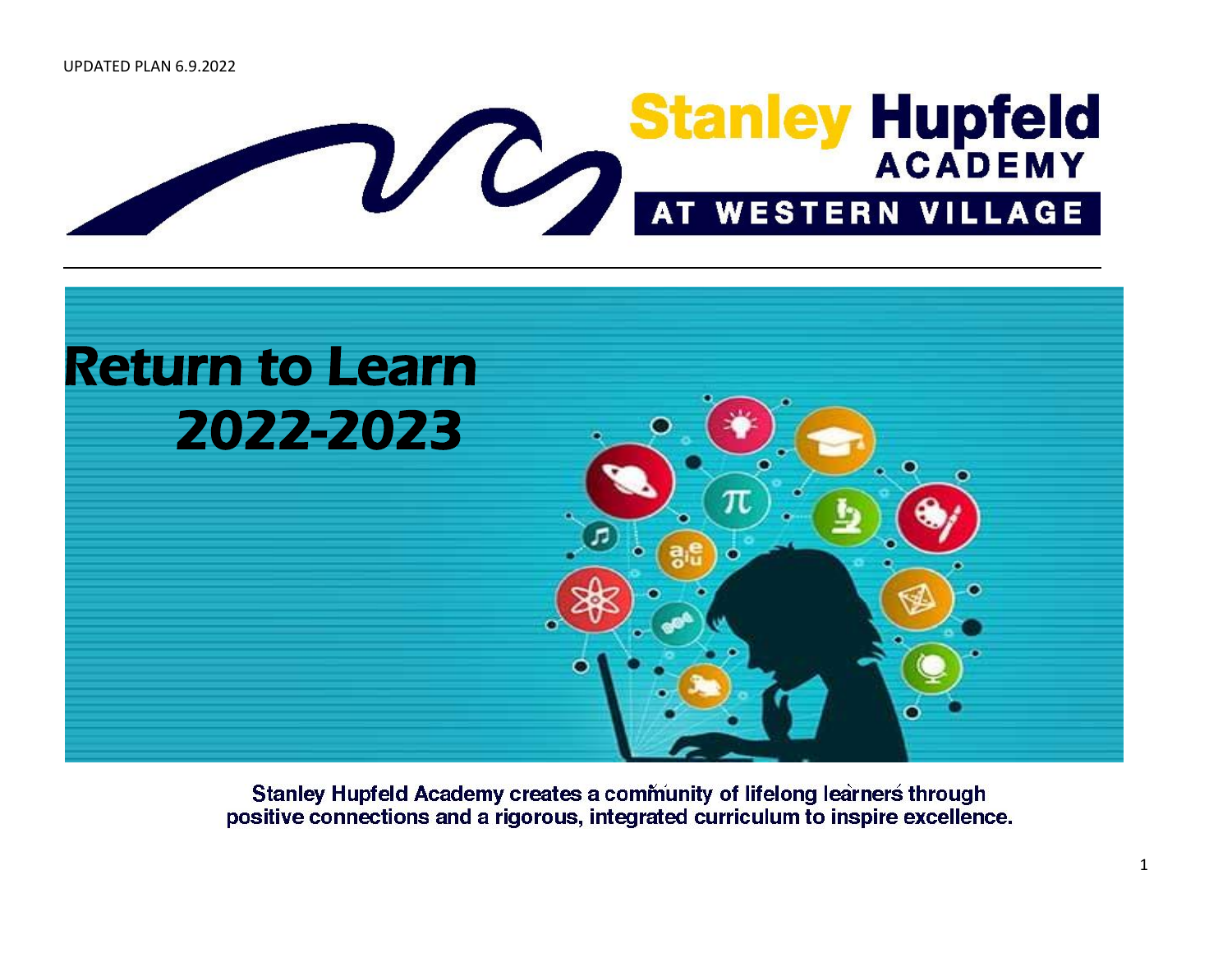## **Contents**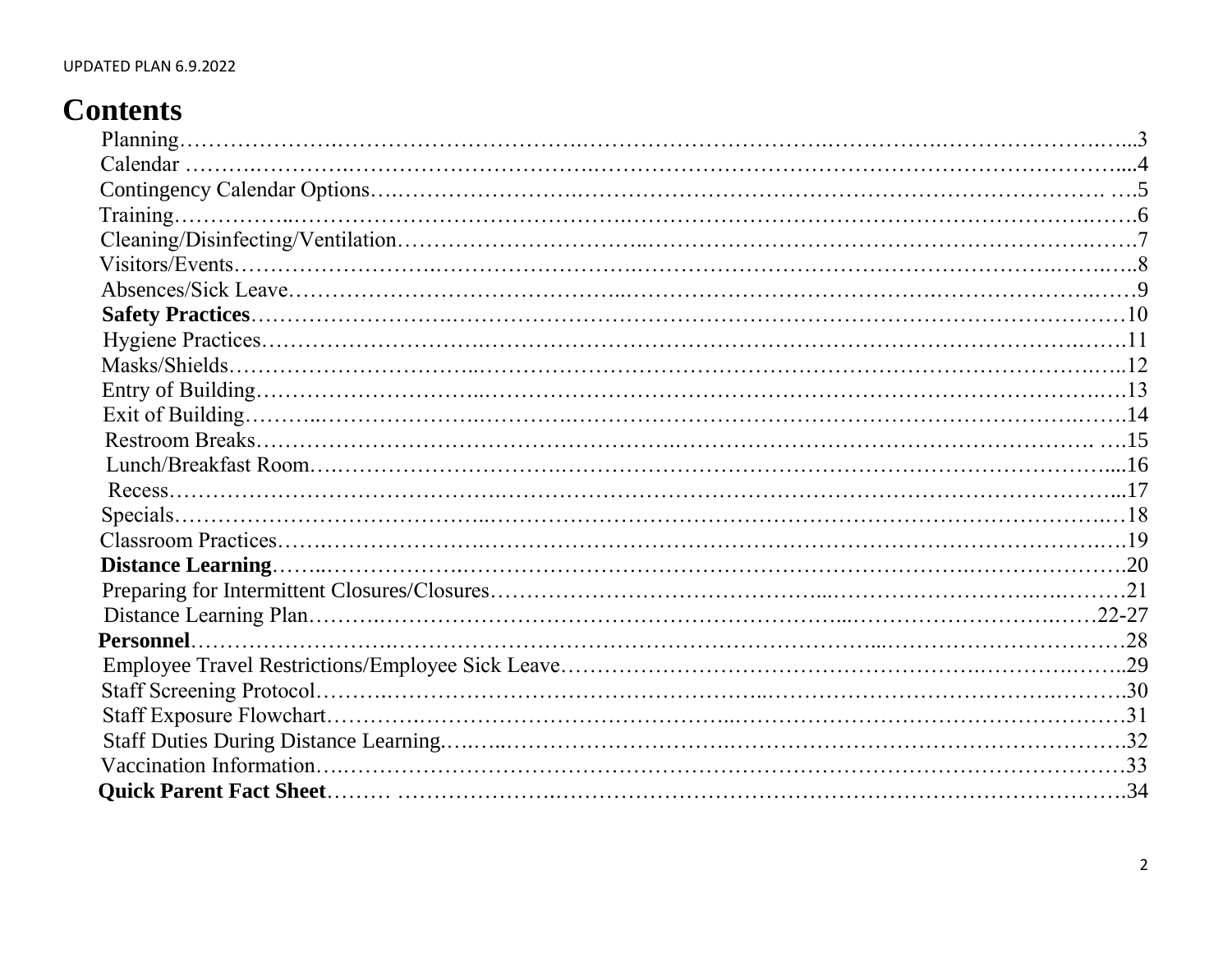# **Planning**

As Stanley Hupfeld Academy (SHA) plans for reopening for the 2021-2022 school year, we have sought guidance from public health officials and governmental agencies. Specifically, SHA will follow recommendations from the Oklahoma State Department of Education (SDE) and the Centers for Disease Control (CDC).

As we develop and continually revise this reopening plan, the SHA **Safe School, Health & Wellness Committee** will ensure that all appropriate actions and safeguards are considered. This team includes representatives from school leadership, teaching staff, support staff, parents and students. In addition, this team will include community representatives from INTEGRIS Health and the SHA Advisory Board.

Stanley Hupfeld Academy parents and guardians play an integral role in ensuring student safety. Continual cooperation and adherence to the Return to Learn policies ensures that we are providing a safe educational experience.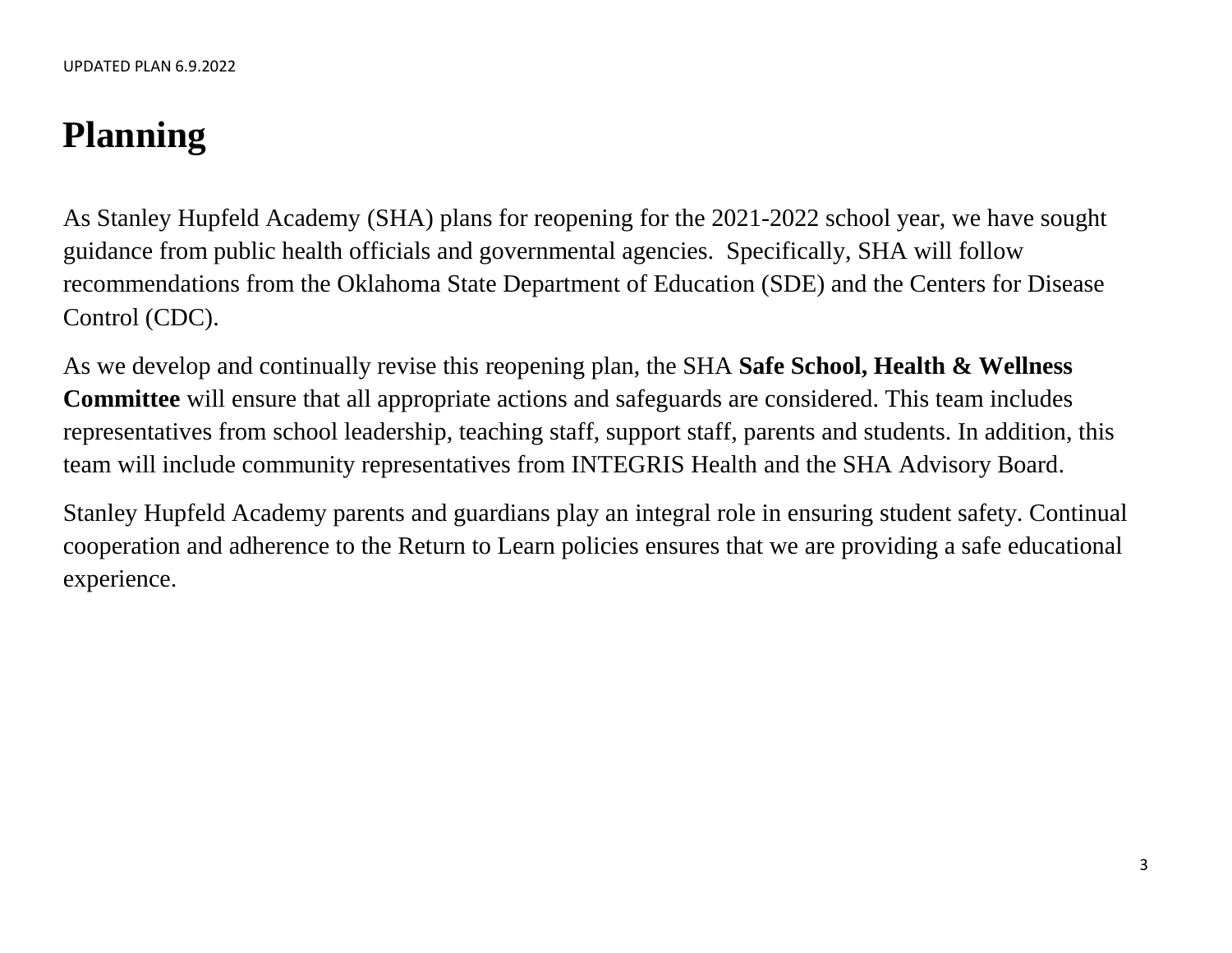# **Calendar**

- Retain Calendar approved by SHA Advisory Board
- August 15-19: Meet the Teacher Dates Zoom Option for Parent Meetings
	- o Register parents on Class DoJo
	- o Videos & messages sent through Class DoJo
	- o Meet the Teacher Zoom Sessions with Families
	- o Share *Parent Fact Sheet* from the SHA Return to Learn Plan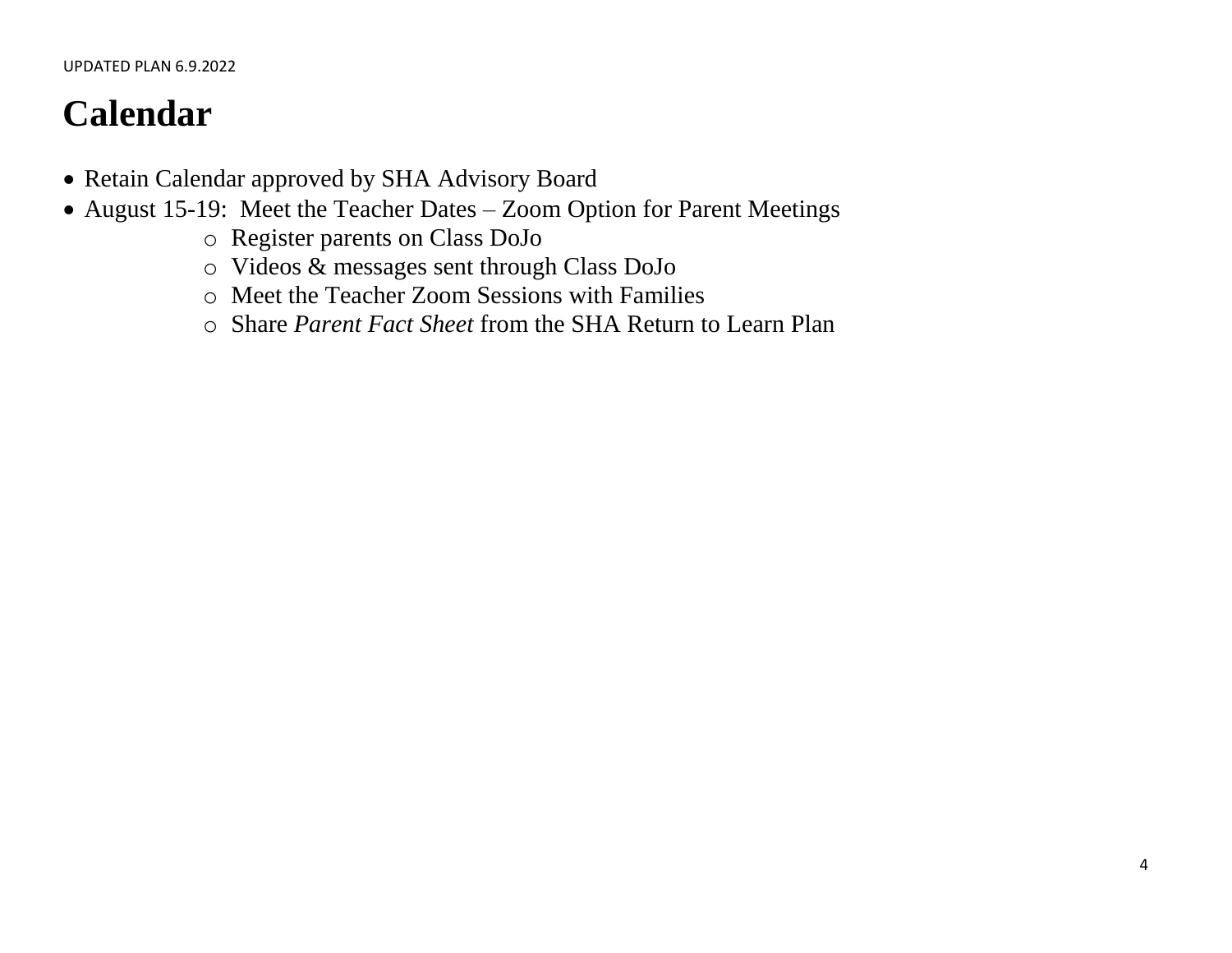## **Contingency Calendar Options**

SHA will choose one option to implement. These are scenarios that may be considered in the event of widespread illness.

- Option A: Traditional Learning
	- o Traditional school model with all students attending every day as currently planned
	- o Layered protection & required procedures for safety (e.g. mask wearing optional/social distancing/ increased sanitation).
- Option B: Traditional Learning Plus Distance
	- o Traditional school model with all students attending every day on A/B schedule
		- Two days of on-site learning
		- Three days of distance learning
	- o Layered protection & required procedures for safety (e.g. mask wearing optional/social distancing).
	- o School day lengthened from 7:50 a.m. to 3:15 p.m.
- Option B:  $+10$  Partial Distance Learning
	- o Traditional school model with all students attending majority of days
	- o School day lengthened from 7:50 a.m. to 3:15 p.m.
	- o Predetermined required distance learning days (10 total days) built into calendar after breaks
	- o Teachers and paraprofessionals report to the building during distance learning days
	- o Full school cleaning occurs during distance days
- Option C: 100% Distance Learning
	- o All students use distance learning entirely throughout a designated time frame
	- o School closure required due to COVID-19 outbreak in school and/or surrounding area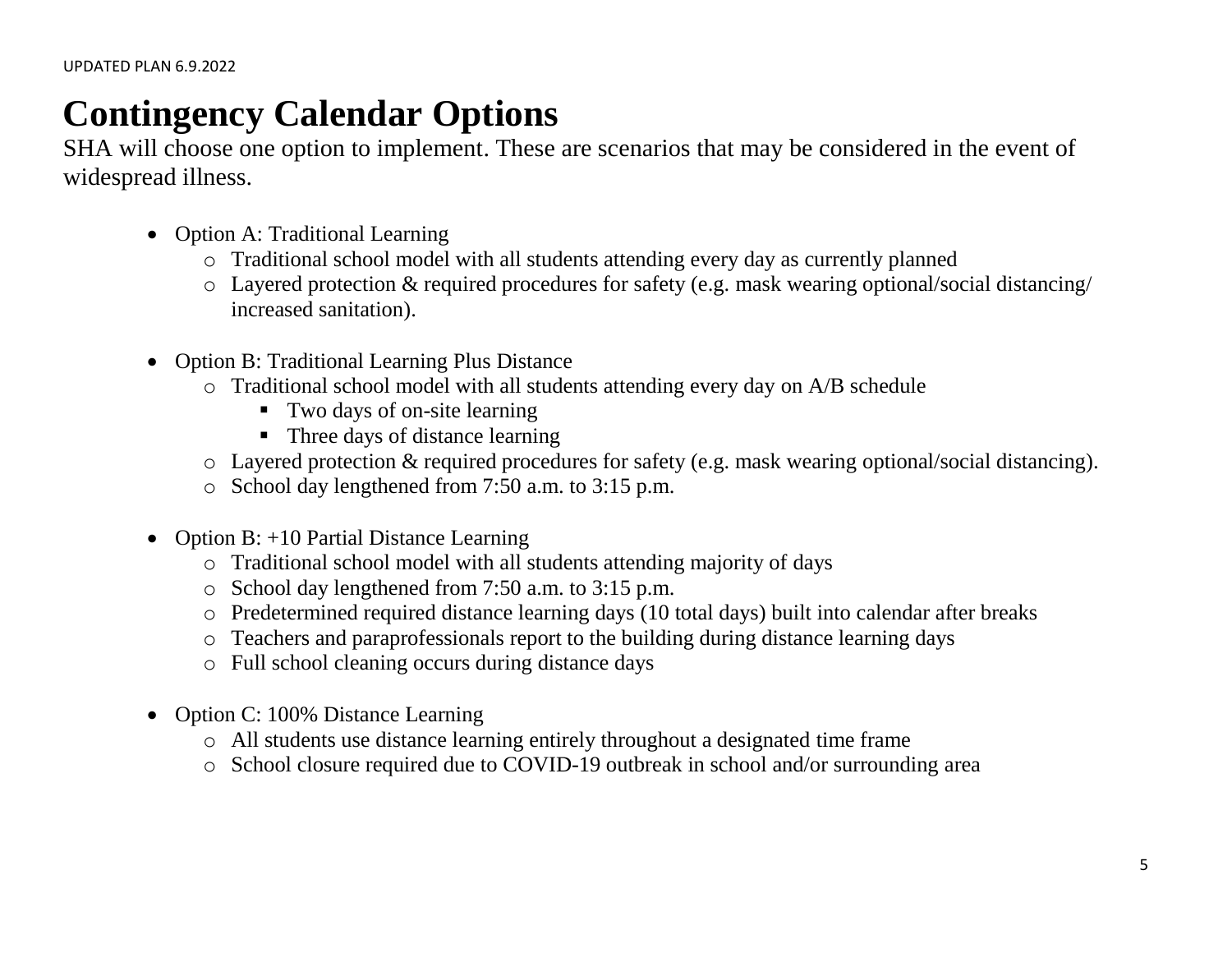# **Training**

- SHA administration will ensure all employees understand the responsibilities and goals of Distance Learning should this be required.
- SHA administration will ensure all employees have participated in adequate training to support the reopening. This training will include any new policies, cleaning and disinfecting procedures, proper use of PPE, and protocols for monitoring and reporting student mental and physical health concerns.
- SHA teachers and specialists will train students in the proper use of hand washing, mask wearing and social distancing to ensure their safety.
- Teachers will utilize distance learning software during regular instruction so that students are familiar with passwords and how to access digital content.
- SHA administration will work with local public health officials to establish **contact tracing protocols and notification process** for students and staff who may have been exposed to COVID-19. SHA will continue to share all information necessary to conduct tracing. This information will be shared pursuant to established agreements and protocols that are used for other infectious diseases.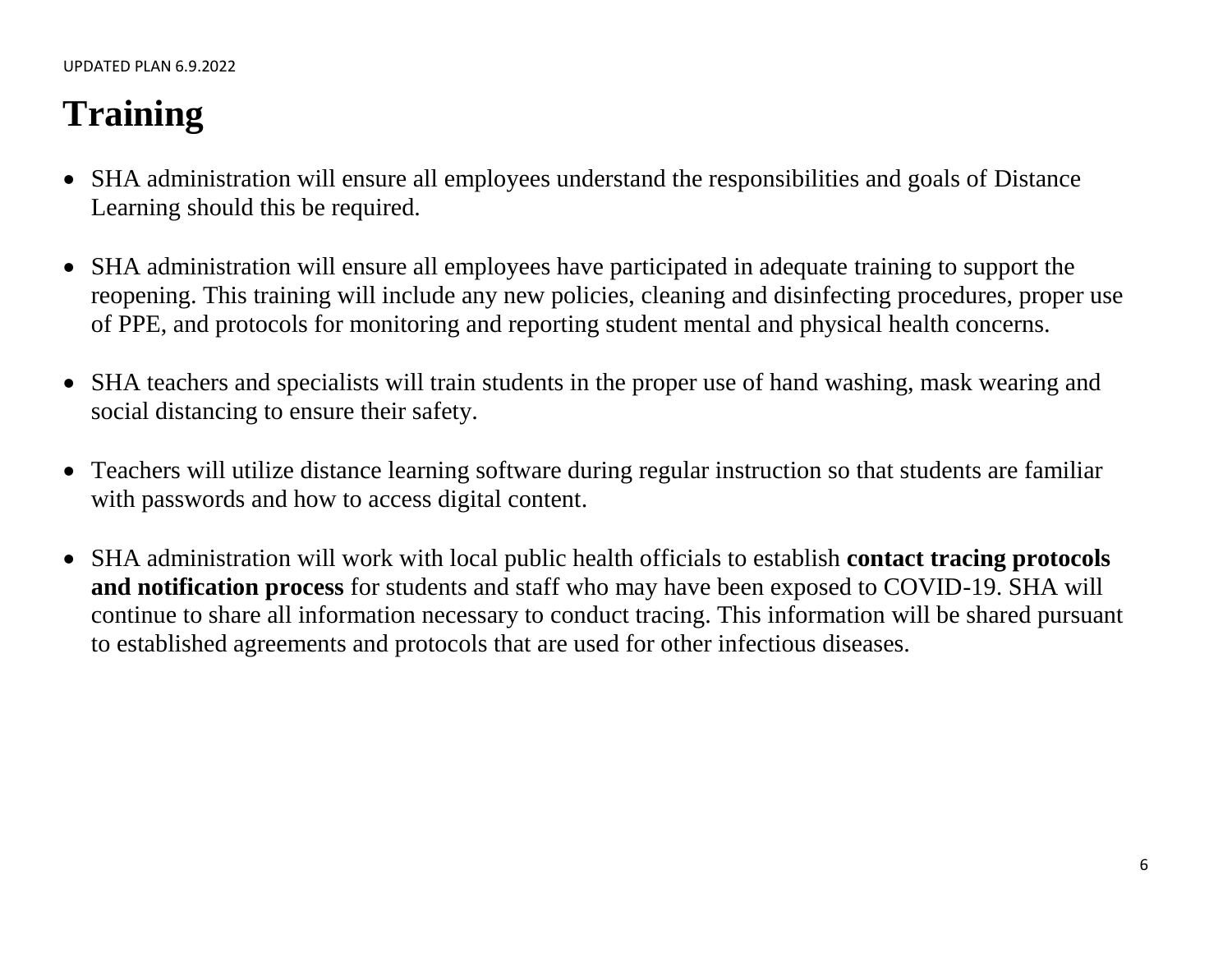## **Intensify cleaning, disinfection, and ventilation**

- SHA faculty will clean and disinfect frequently touched surfaces within the school at least daily (i.e. door handles and sink handles) as well as shared objects between uses.
- The SHA water fountains will remain closed to reduce the spread of germs. Students will need to bring a filled water bottle to school each day.
- Ultraviolet lights will be used to sanitize at night.
- Staff will ensure safe and correct application of disinfectants and keep products away from children.
- Custodial staff will intensify efforts.
	- o All rooms will be vacuumed daily by custodial staff.
	- o Restrooms will be sanitized twice daily by custodial staff.
	- o Lunch tables will be sanitized before and after each lunch period by duty teachers.
- Administration will ensure ventilation systems operate properly and increase circulation with HEPA filtration units in each classroom.
	- o Outside learning areas will be utilized to conduct lessons when weather permits.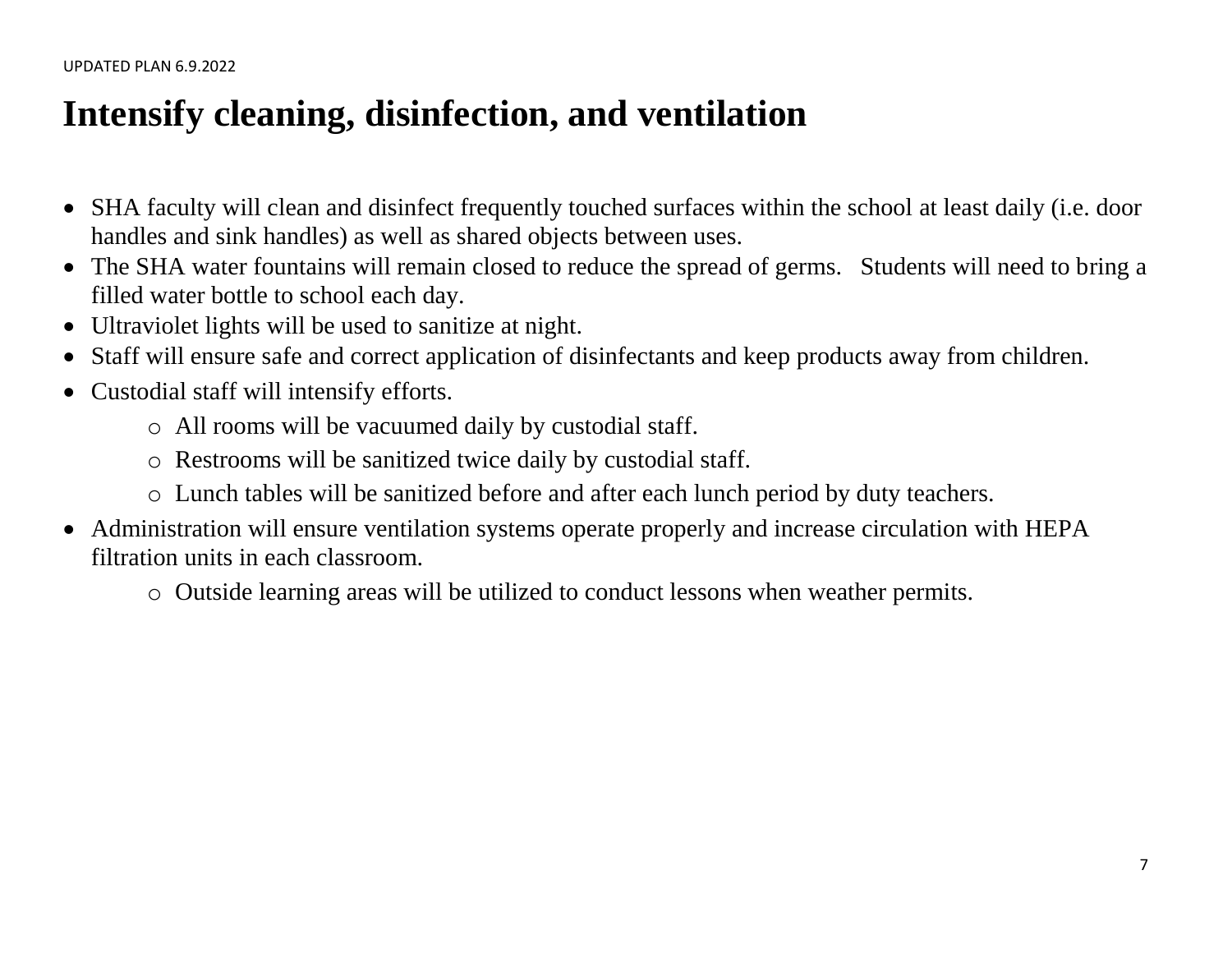## **Visitors/ Events**

- SHA administration will limit field trips for the 2022-2023 school year.
- SHA administration will restrict activities involving outside groups.
- The Positive Directions Mentoring Program will return for the 2022-2023 school year.
- Parents may call the school office upon arrival to the school (405) 751-1774 and an office staff member will assist you (e.g. picking up child for an appointment, returning forms, etc.).
- Group Parent Meetings will be virtual with the option of some small group meetings during the 2022-2023 school year.
- Visitors will be encouraged (not required) to wear masks, have temperature checked upon arrival, and sanitize hands, and practice social distancing.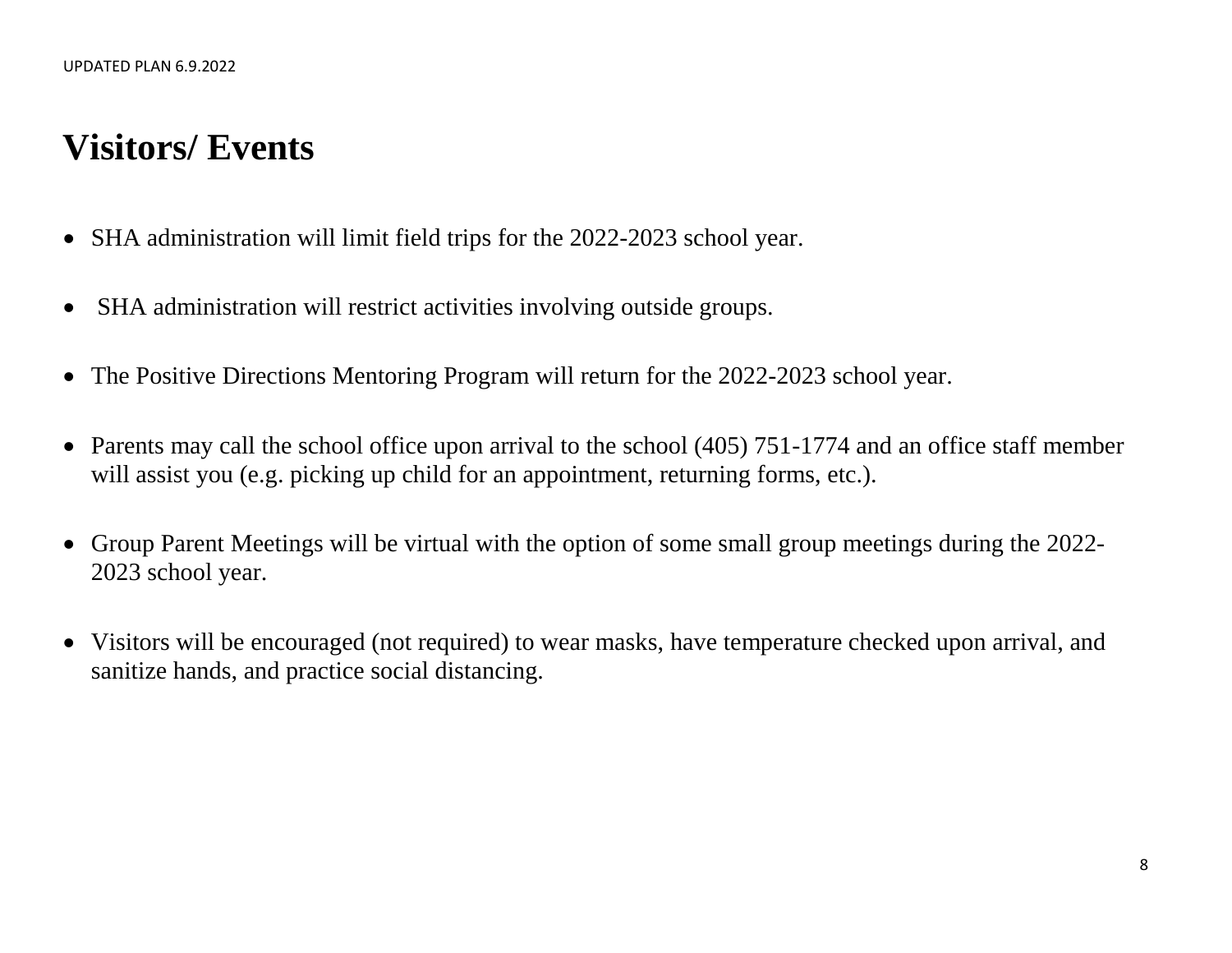## **Absences/Sick Leave**

- Current sick leave practices and policies remain in effect.
- If a student presents with fever (100 degrees or more) and/or cough, they are automatically sent home with information about COVID testing.
- COVID testing is available in our school clinic. If we are out of tests, information will be shared about local resources.
- A student with a fever and symptoms will be placed in isolation until a parent arrives to pick them up from school.
- A student who tests positive with COVID or has symptoms must remain home for 10 school days.
- Students will be required to participate in distance learning while sick.
- Teachers will be mandated to STAY HOME when sick. No exceptions.
- Staff will check temperature and sanitize as they enter the building each day.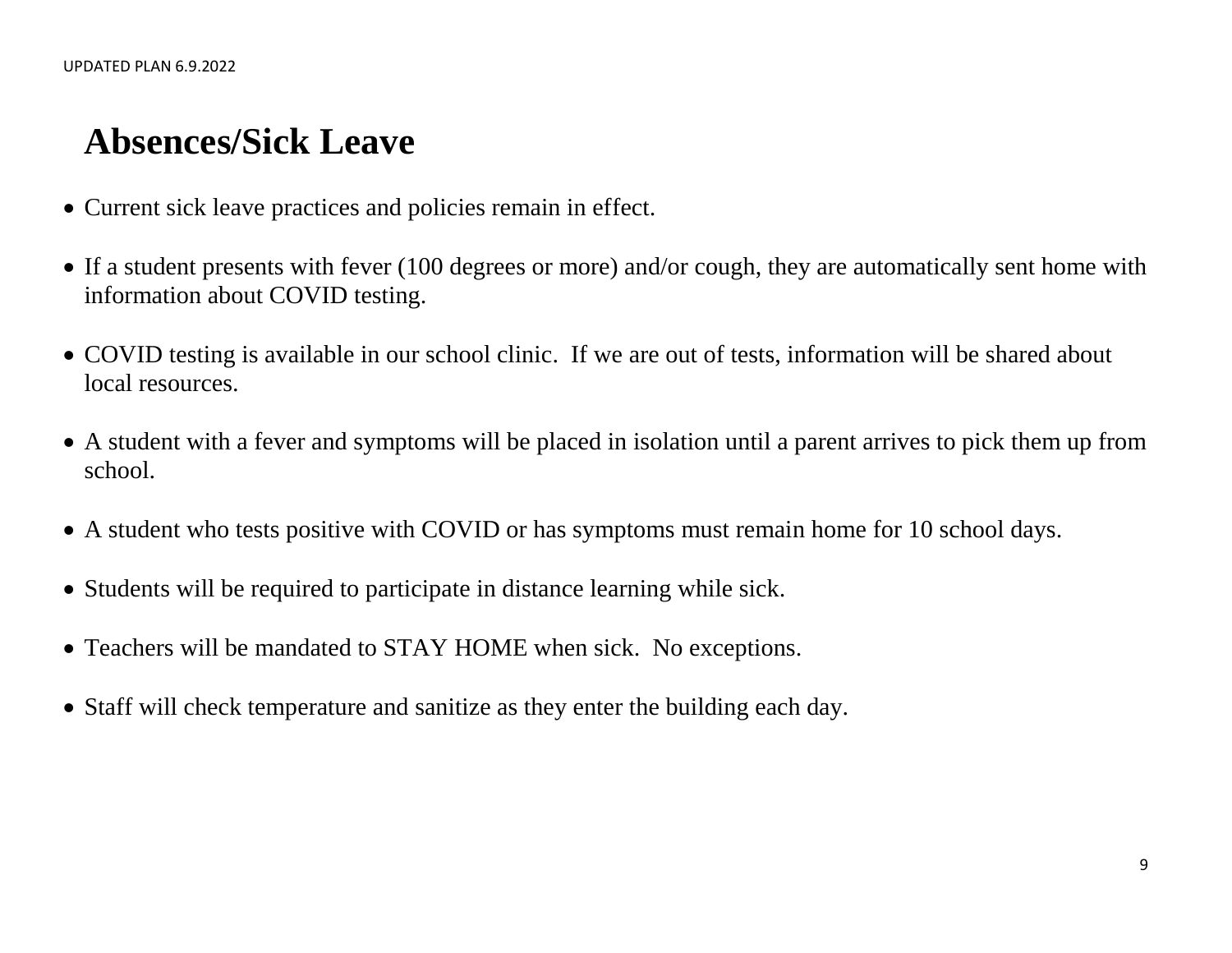UPDATED PLAN 6.9.2022

# **Safety Practices**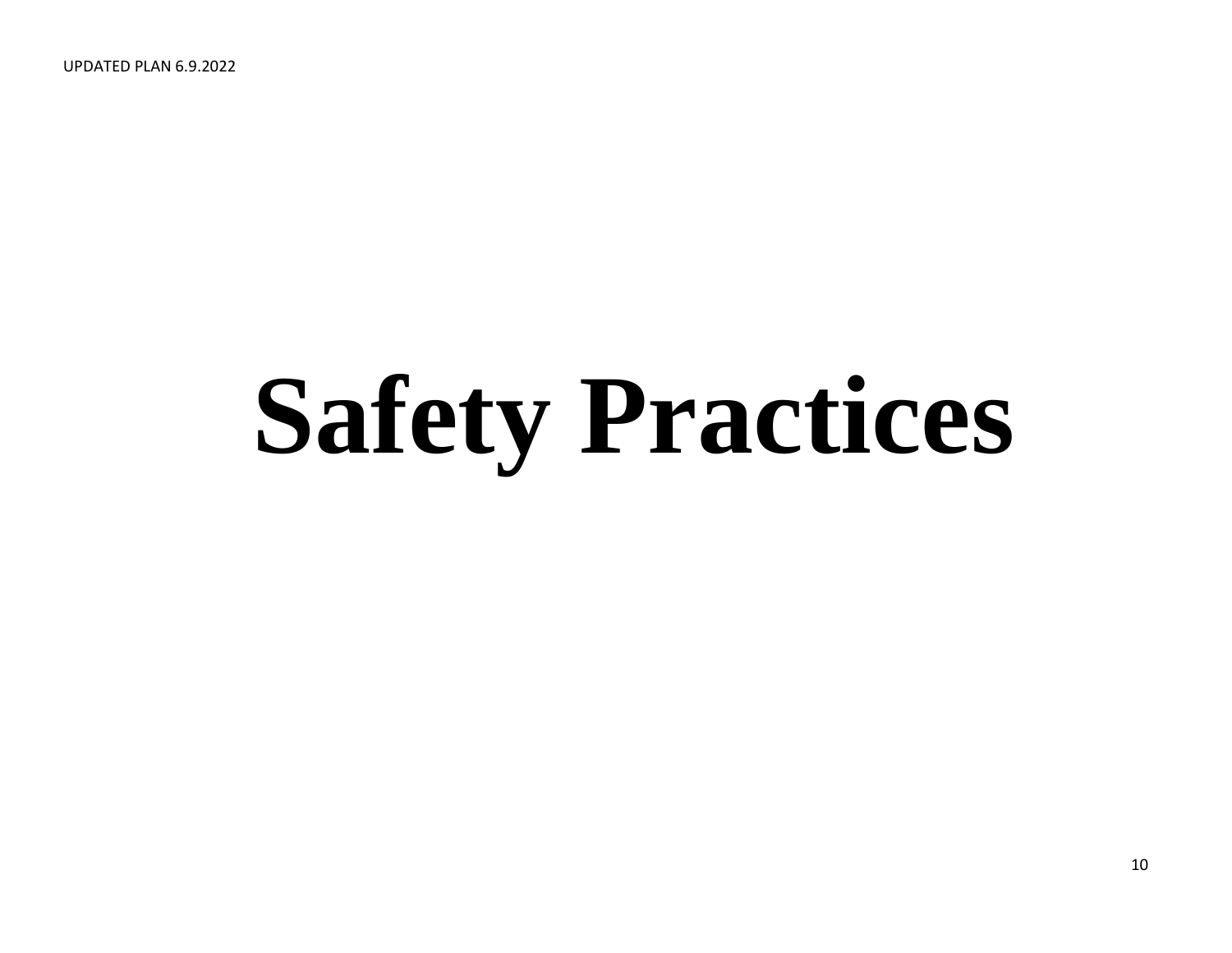## **Hygiene Practices**

SHA faculty will promote healthy hygiene practices by:

- Checking temperature for all staff and students as they enter the building.
	- o Temperature of 100 degrees or greater prevents any person, including students and staff from entering the building
	- o **No one will enter the building with a temperature of 100 degrees or greater.**
- Teaching and reinforcing hand washing and covering coughs and sneezes among students and staff.
- Monitoring and enforcing safety practices including: social distancing, hand washing, sanitizing and safe practices.
- Supplying adequate supplies to support healthy hygiene behaviors, including soap, hand sanitizer with at least 60 percent alcohol, paper towels, tissues, and no-touch trash cans.
- Posting signs on how to stop the spread of COVID-19, properly wash hands, promote everyday protective measures, and properly wear a face covering.
- Propping interior classroom doors to minimize door touches.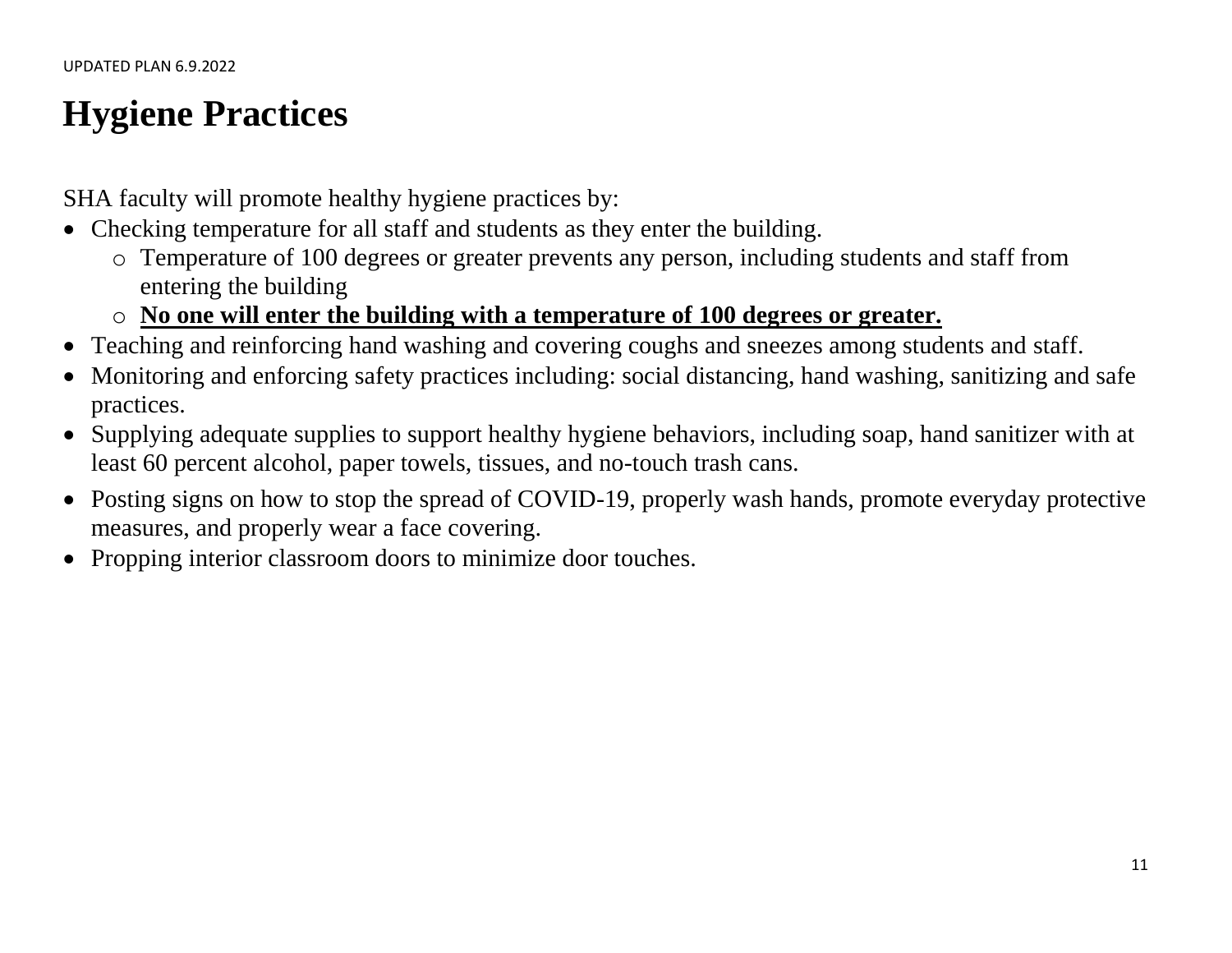## **Masks/ Shields**

 Mask wearing will be optional for all staff and students. Shields and masks are available and provided. The best protection is offered when a mask is worn with a shield.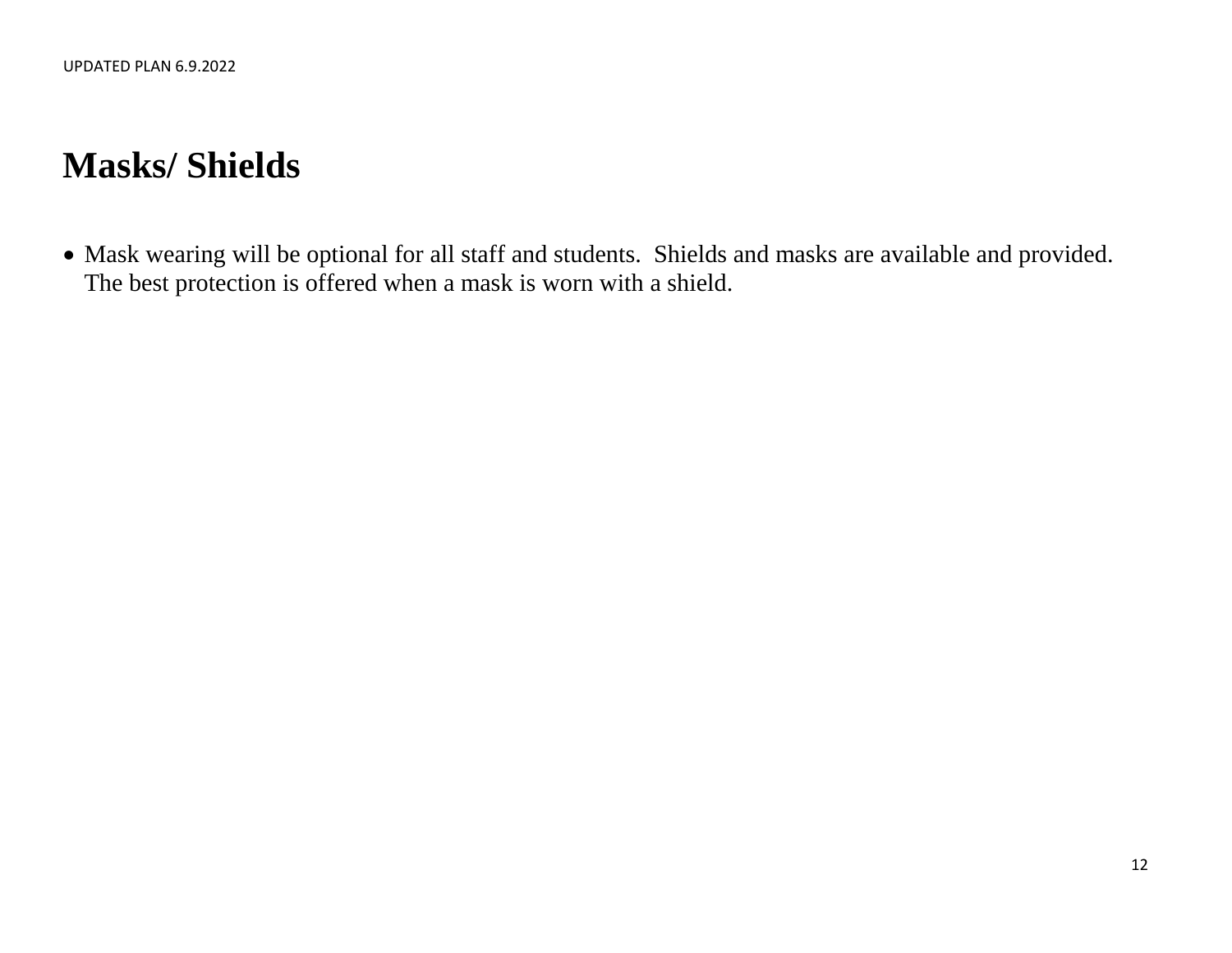## **Entry of Building**

- SHA students will have their hands sanitized as they enter the building.
- Students with a temperature of 100 degrees or more will not be admitted to school and will be required to be sent home for a distance learning day.
- Students that are not eating breakfast may be dropped off at 7:45 a.m. and go directly to their classroom. Teachers will be in the classroom.
- Paraprofessionals will assist with ensuring that students arrive to their classroom safely by monitoring hallways.
- Students that eat breakfast at school will enter through the front door of the school and proceed directly to the cafeteria.
- Breakfast will be provided and seating will be socially distanced to accommodate students. As students finish, they will leave the breakfast room and proceed to the classroom and maintain social distancing through the hallways.
- Hallway travel will be minimized to encourage social distancing.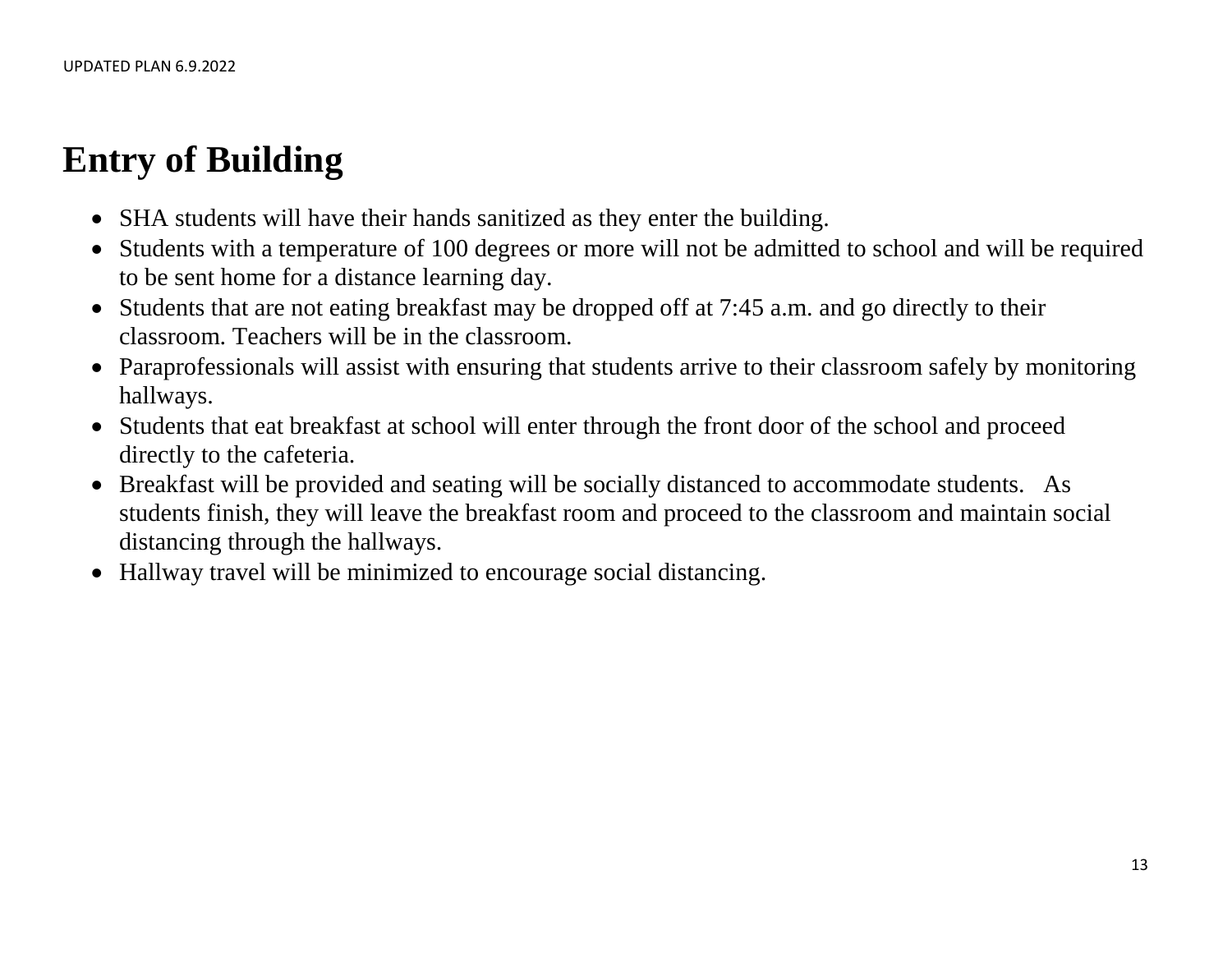.

## **Exit of Building**

- Students who walk home will be dismissed first each day by intercom. Students will walk from their classroom to the designated waiting area. North walkers will wait in the art hallway, socially distanced. South walkers will wait in the south hall, socially distanced. Students should follow socialdistancing guidelines as they leave the property and siblings/family groups should walk together.
- Staff will escort walkers from the outside area and off the property.
- Students who ride in carpool will have designated waiting locations inside the first-grade hallway and the cafeteria. Siblings and large family groups as well as daycare groups should wait at their designated location in the cafeteria until their name is called on the intercom.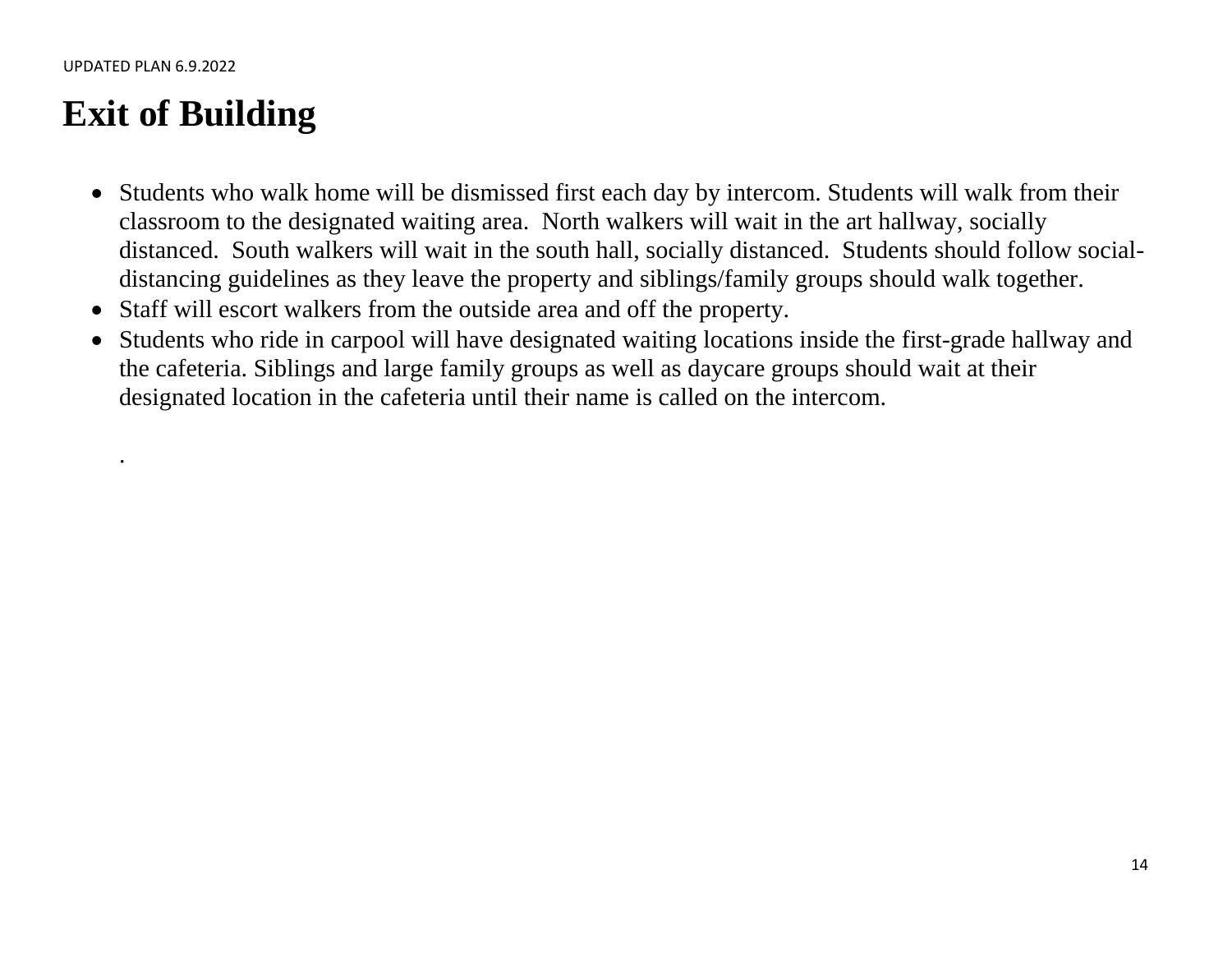## **Restroom Breaks**

- Students and staff will practice social distancing protocols when they are in the hallways.
- Students will have group restroom breaks that are coordinated so that others are not in the restroom at the same time as a classroom group.
- A limited number of students will be allowed in the restroom at one time.
- The teacher/paraprofessional will sanitize the restroom after the classroom break. This includes spraying Lysol on the handles and sink fixtures.
- The teacher will report any concerns to administration.
- Students who have restrooms in their classroom may utilize these during the day. The same group of students will be utilizing this facility throughout the day.
- The teacher/paraprofessional will check and sanitize the classroom restroom two to three times per day.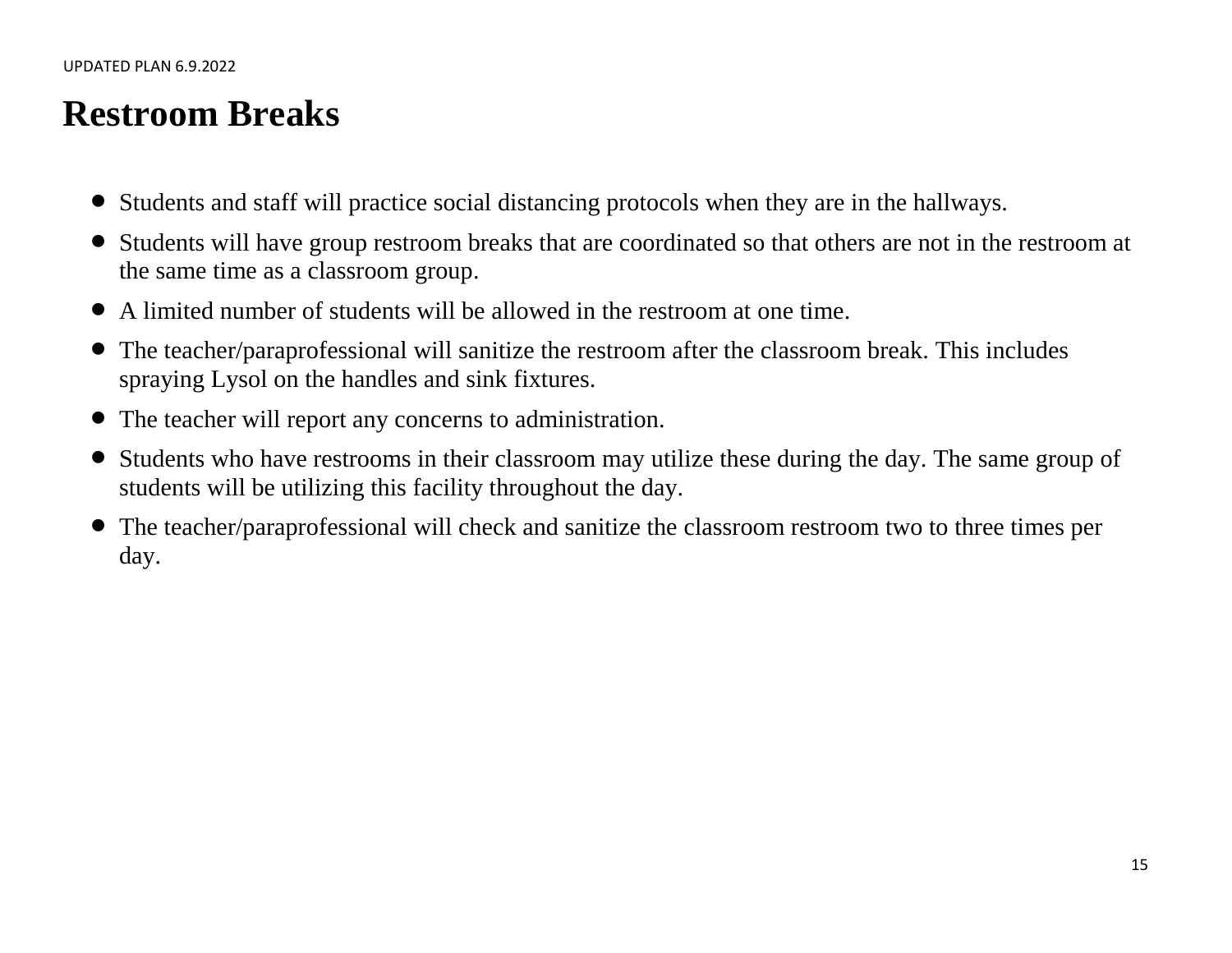## **Lunch/Breakfast Room**

- Students and staff will practice social distancing protocols when they enter and exit the lunchroom.
- Students will be socially distanced during lunch/breakfast in the cafeteria.
- The teacher/paraprofessional will sanitize the table tops after lunch with a virus killing product.
- The teacher will report any concerns to administration.
- Students may bring lunch or receive a meal through the cafeteria line.
- No sharing of food items will be allowed.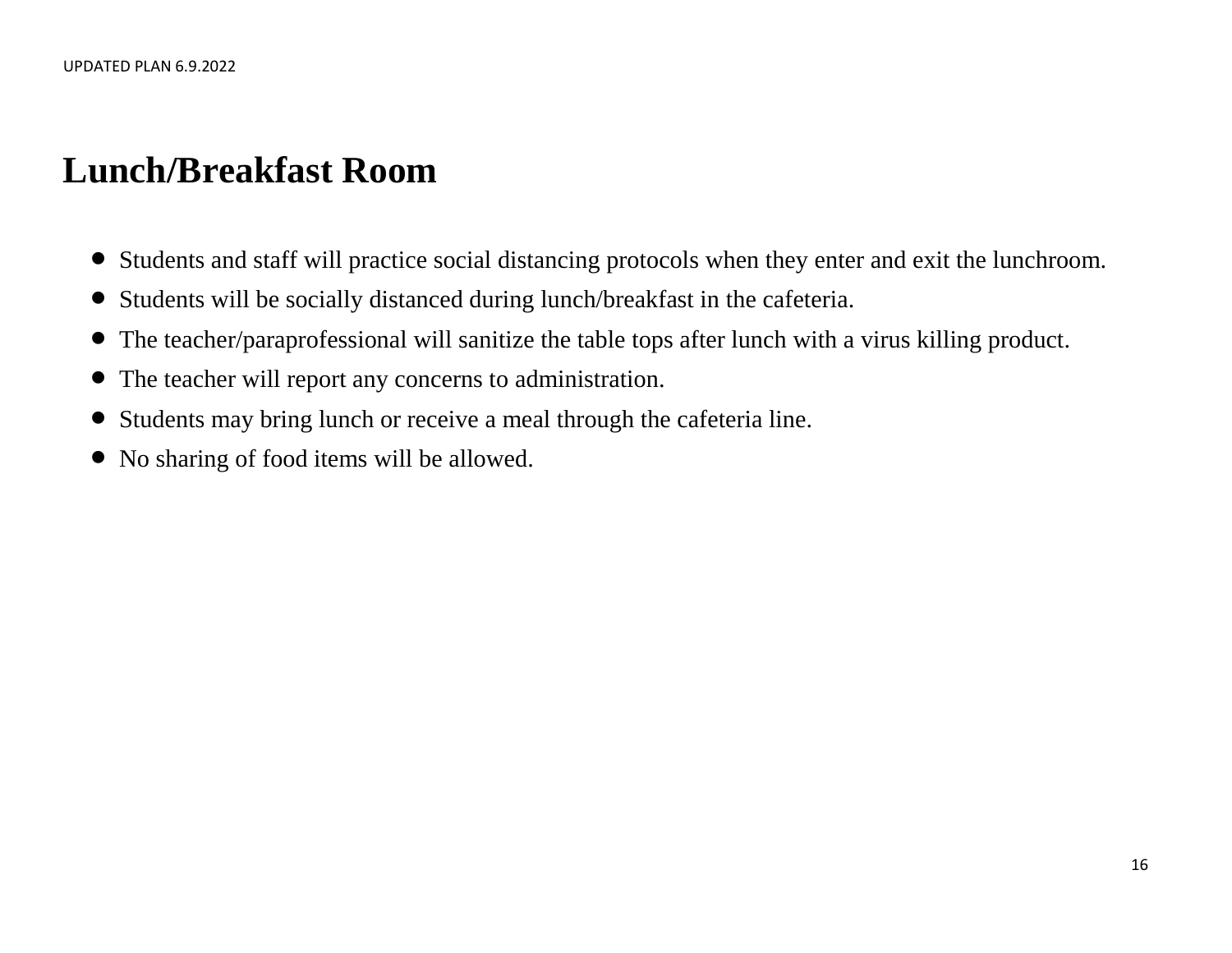## **Recess**

- Students and staff are to practice social distancing protocols as they exit the lunchroom and proceed to the playground.
- Students will be socially distanced during recess with groups separated and playing on separate areas of the playground.
- A health lap will be utilized at the beginning of recess to allow for the previous group to exit the playground.
- Students are encouraged to play no-contact games from the *Peaceful Playground* curriculum.
- At the conclusion of recess, students will line up on opposite sides of the perimeter line.
- Teachers must arrive on time to pick up students.
- Upon entry of the building students will use hand sanitizer.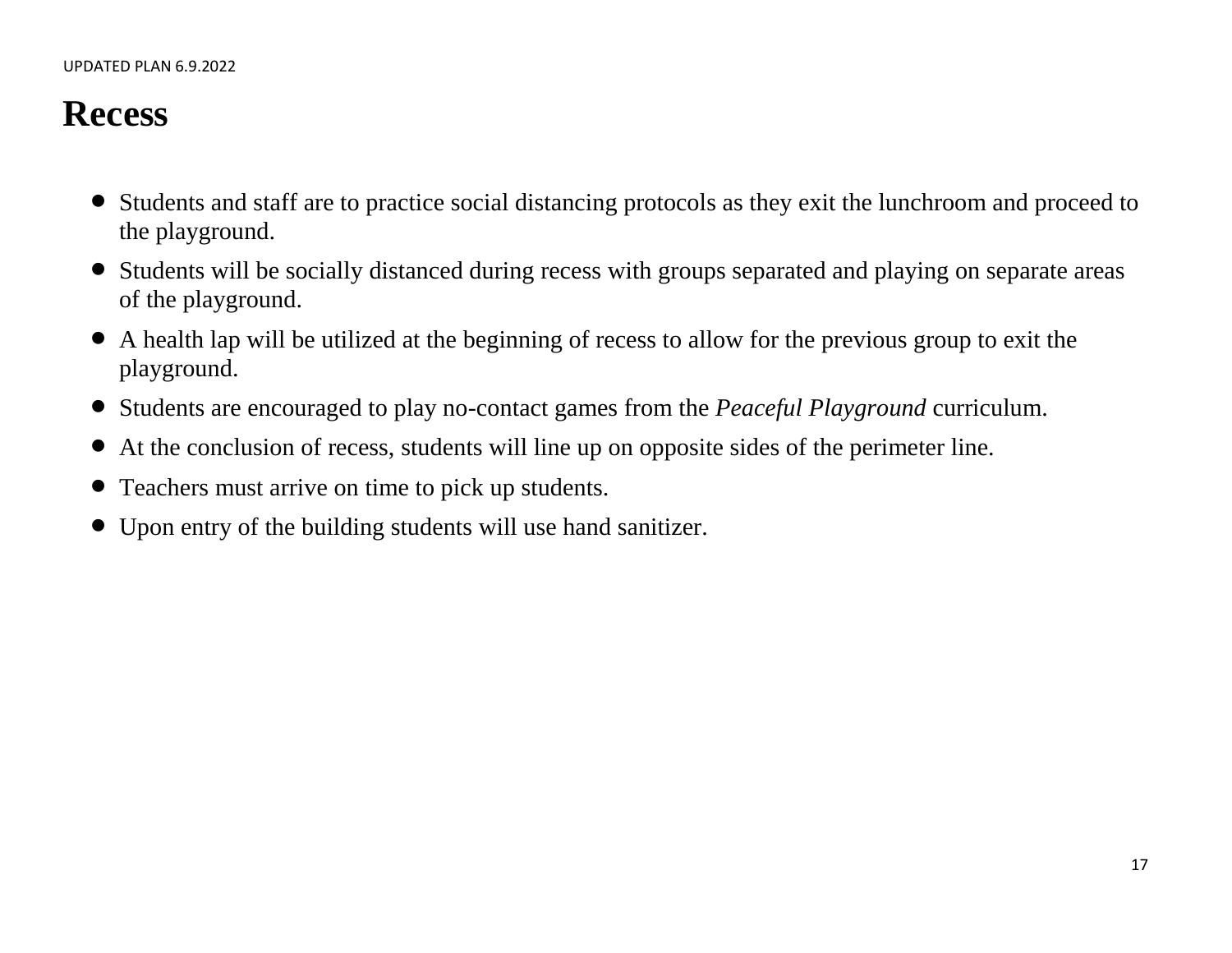# **Specials**

- Specialists will sanitize table tops, keyboards, equipment and supplies in their classroom daily.
- Specialists will utilize the classroom practices that promote social distancing and hand hygiene.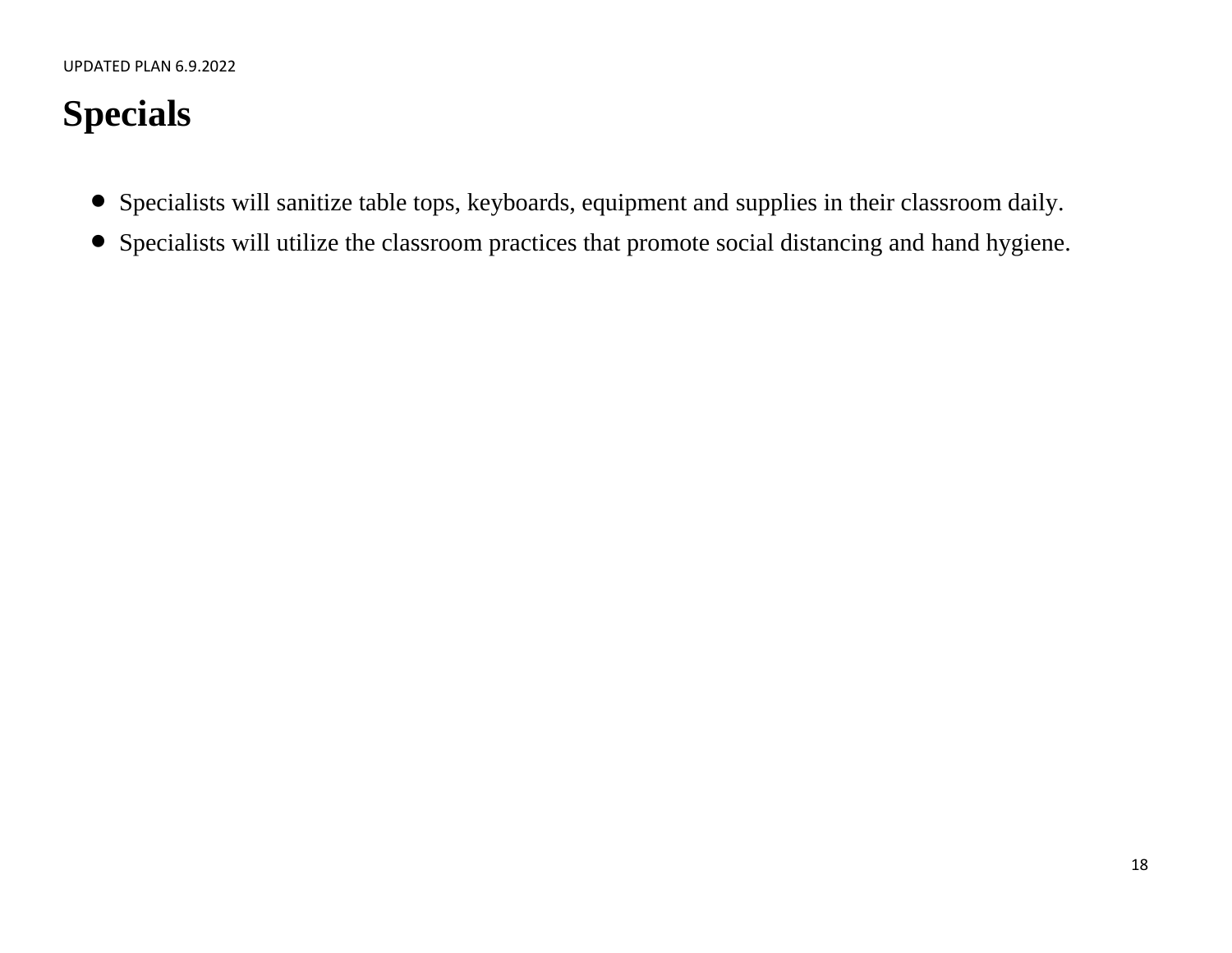## **Classroom Practices**

- Sanitization with hand sanitizer will occur upon each exit and entry to the classroom.
- Space seating/desks to at least three feet apart when possible. If not possible, individual desk dividers may be used.
- Keep each child's belongings separated from others' and in individually labeled containers, cubbies, or areas and taken home each day and cleaned, if possible.
- Ensure adequate supplies to minimize sharing of high touch materials to the extent possible (art supplies, equipment etc. assigned to a single student) or limit use of supplies and equipment by one group of children at a time and clean and disinfect between use.
- If food is offered at any event, have pre-packaged boxes or bags for each attendee instead of a buffet or family-style meal. Avoid sharing of foods and utensils.
- SHA will avoid sharing electronic devices, toys, books, and other games or learning aids. If this cannot be avoided, items should be sanitized between student use.
- Students will be supplied with their own supplies and an area to keep their supplies.
- SHA administration will notify local health officials, staff, and families immediately of a positive case while maintaining confidentiality consistent with the Americans with Disabilities Act (ADA) and other applicable federal and state privacy laws.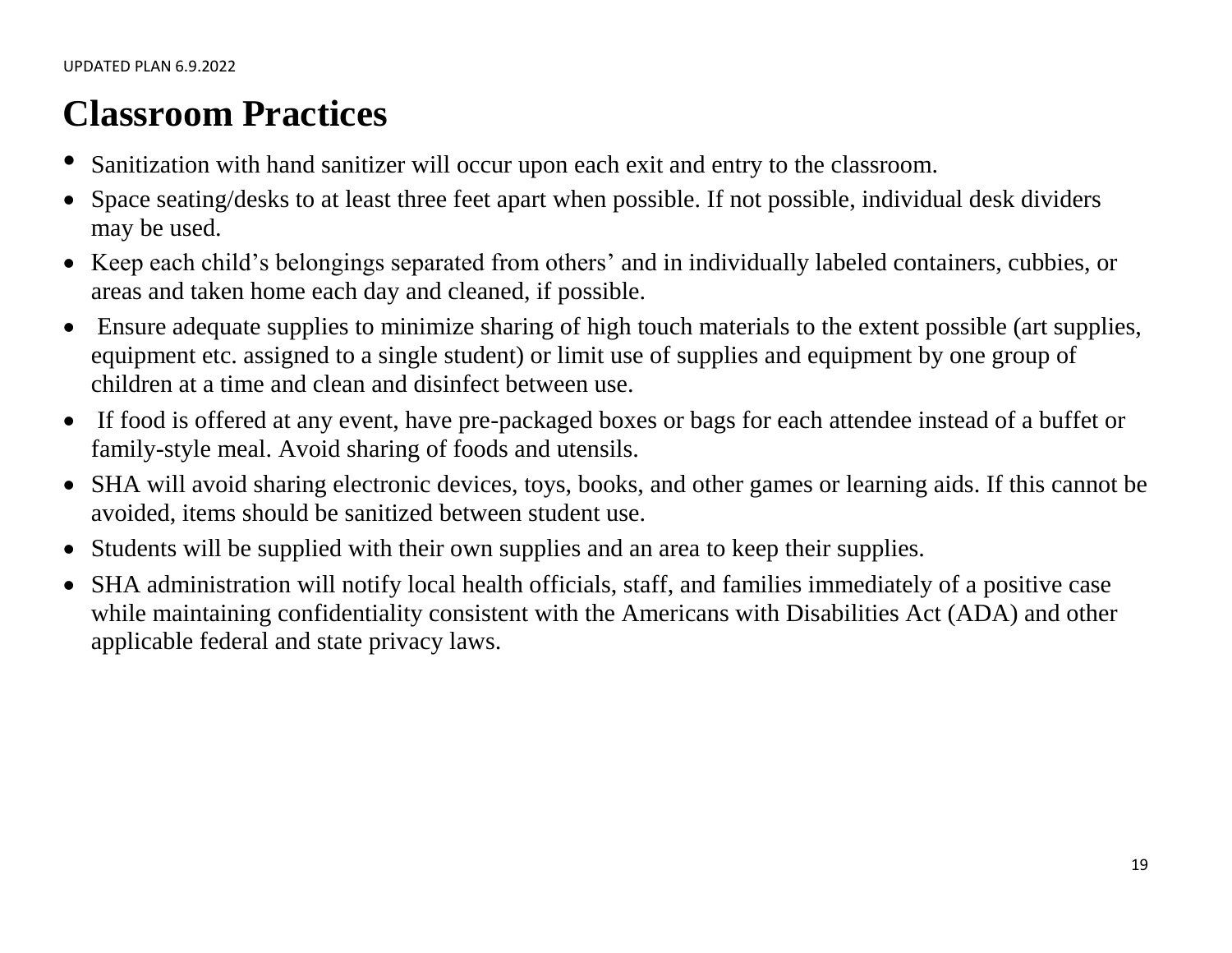UPDATED PLAN 6.9.2022

# **Distance Learning**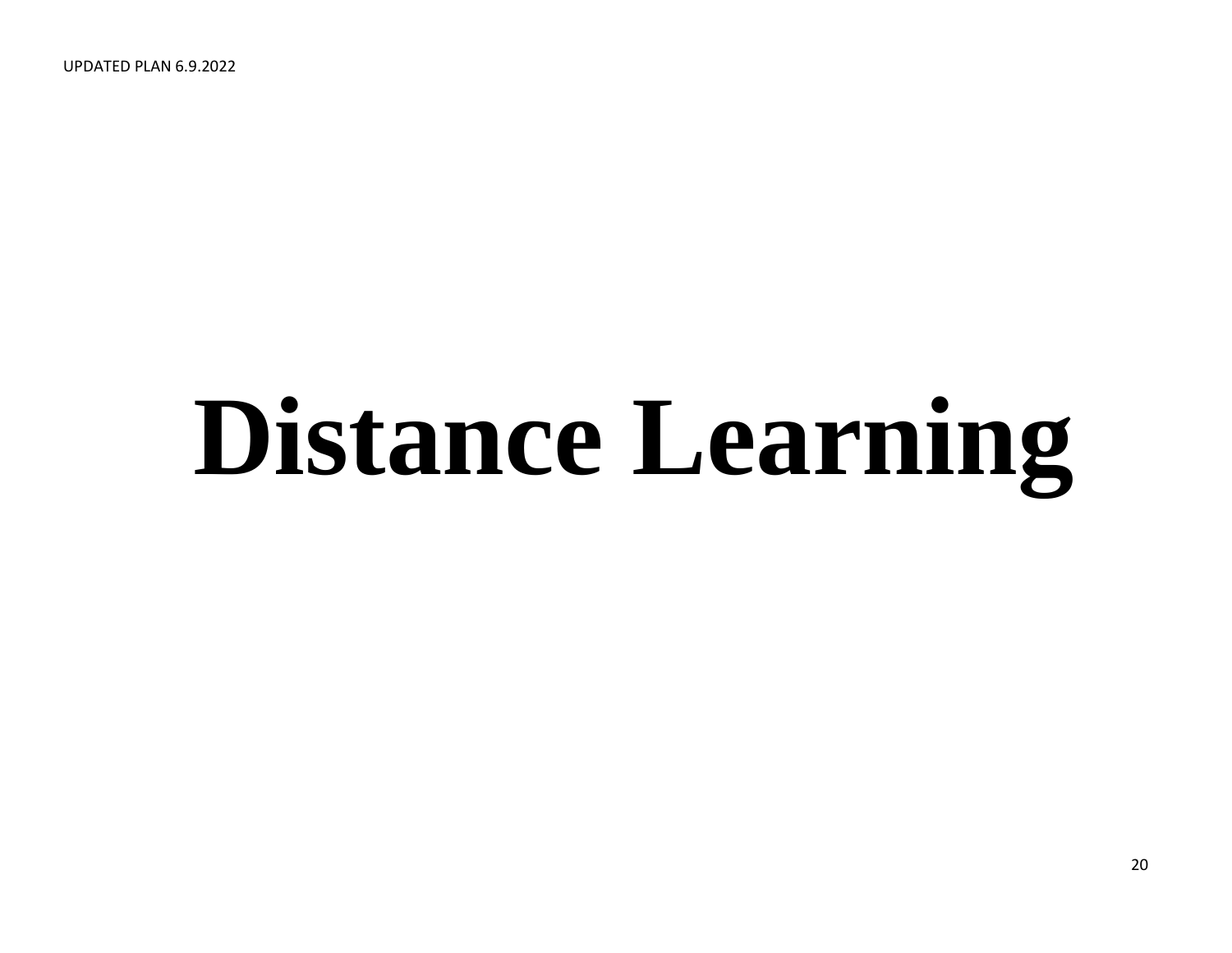## **Preparing for Intermittent Closures**

SHA will remain vigilant in preparing for sudden intermittent closures or rapid transitions to extended periods of remote learning. SHA has a digital communication plan for all parents through the *Class DOJO* app and maintains a constant state of preparedness throughout the school year. This will include packets of learning materials for students' distance learning from home, and considerations for blended learning in lesson planning.

# **Closures**

• Administration will check State and local health department notices daily about transmission in the area and adjust operations accordingly.

• In the event a person diagnosed with COVID-19 is determined to have been in the building and poses a risk to the community, school may close for a short time (1-2 days) for cleaning and disinfecting or longer if required. An individual class of students may also need to be quarantined if they are exposed to a positive case. This will be determined by our site nurse.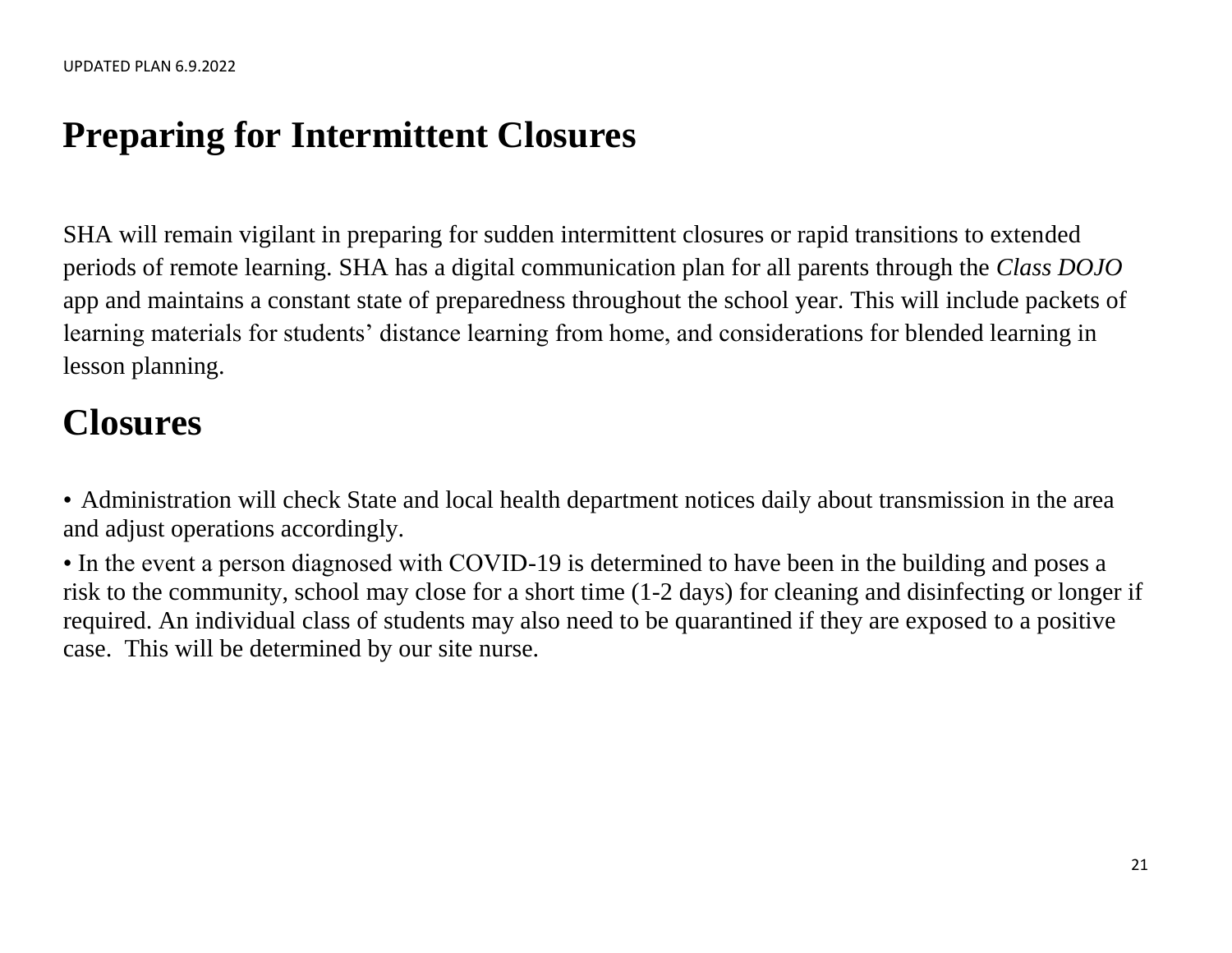## **Distance Learning**

- Distance Learning may be necessary if a student has been diagnosed to COVID-19 or has a household member that has been diagnosed.
- Distance Learning days may be required school wide to prevent the spread of COVID-19. During these times of distance learning, attendance and absence policies will be in place for students and staff. Distance Learning days will be put into place when:
	- The state closes school to prevent the spread of COVID-19.
	- $\triangleright$  If the state limits the number of students that can be in a building.
	- $\triangleright$  If a student becomes ill or a family member tests positive for COVID-19.
- Subject to the exceptions provided below, resources (instructional technology and equipment, including but not limited to devices and connectivity), are provided free of charge to all students to ensure the ability to access the virtual instruction, and if not, that equitable measures are in place and provided to students free of charge.
- Chrome Book Devices will be available for student check-out as necessary.
- A hybrid approach of paper-pencil work packets and technology-based learning will be provided to maximize learning access to all students.
- All grades/courses are designed in a manner that facilitates and appropriately aligns with the Oklahoma Academic Standards.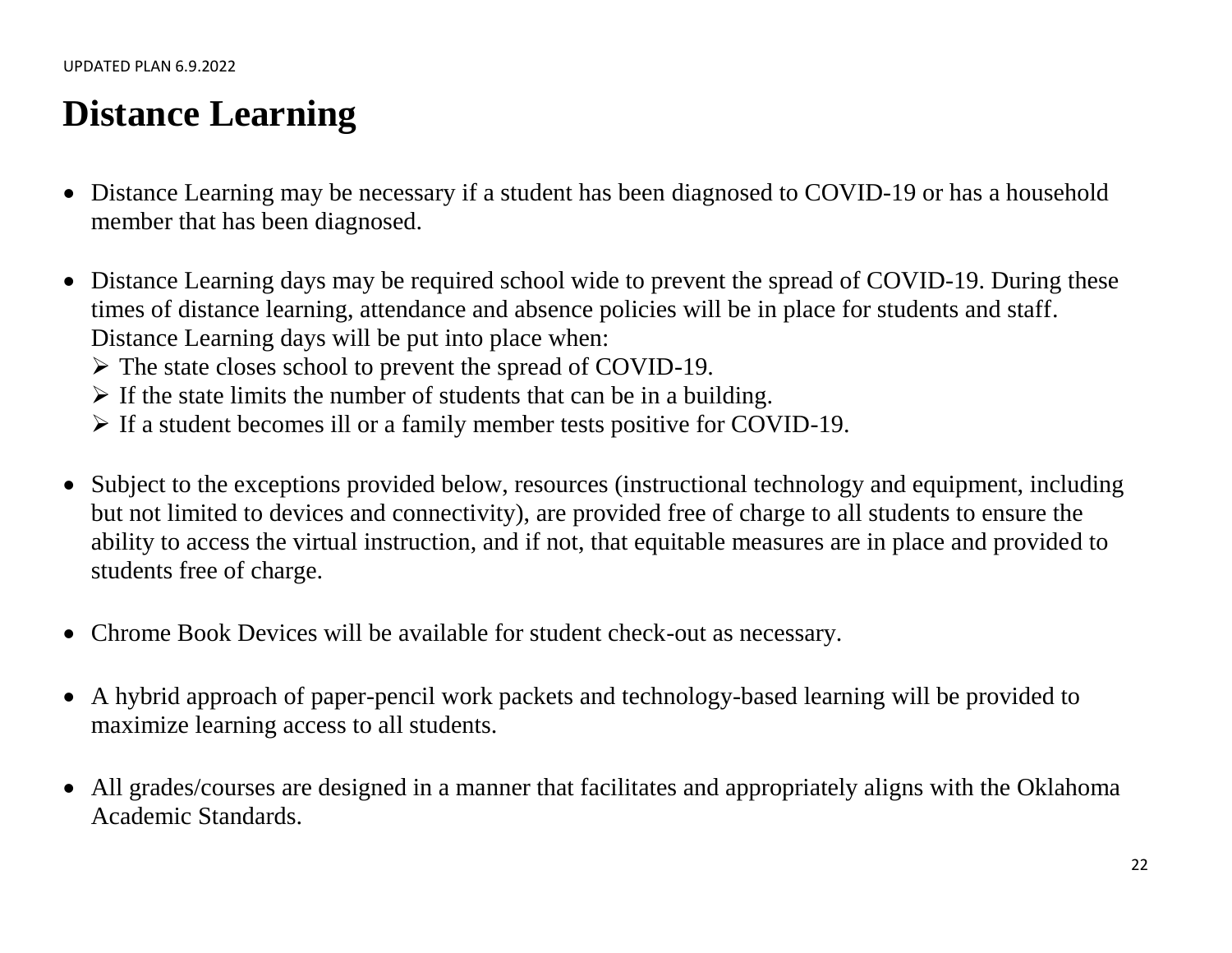#### *Outlined below is the Distance Learning Plan for COVID-related school closure. This plan is subject to revision and increased rigor based on recommendations from the SDE and CDC, should future school closures be required.*

The SHA Continuous Distance Learning Plan is a three-tiered approach that provides instruction, remediation support for struggling learners and a stronger support for students with IEPs and ELL services.

- Tier One: Instructional resources provided by the classroom teachers in PreK- $5<sup>th</sup>$ .
- Tier Two: Intervention support and tutoring provided for struggling readers with the use of trained paraprofessionals and specialist staff.
- Tier Three: Support ELL and IEP students through our special education department.

The SHA Continuous Distance Learning Plan addresses equity of service for under- resourced learners through a variety of measures. We utilize a blended learning model of work packets (paper/pencil/workbooks) and technology. We have developed grade level websites with links to our YouTube channel as a learning platform. Google Classroom is the primary platform for 2-5<sup>th</sup> grades and SeeSaw is being utilized in PreK-1st grade. You Tube Channel Link: https://www.youtube.com/channel/UCrgNz2nbELUhj4xNpCdO\_yg?view\_as=subscriber

Study Island and Reflex Math are being utilized, as well as Google Classroom. Students with limited technology may text pictures of written work assignments to teachers.

Teachers will post assignments, daily video messages and resources for families. Small group Zoom sessions will be utilized to support learners by the certified classroom teacher. Students will use our school communication app, *Class DoJo* to connect with teachers daily and submit images of work assignments. This is a confidential platform to ensure that we protect students' FERPA rights.

Learning packets will be used for shorter Distance Learning requirements (Example: student exposure or positive COVID test)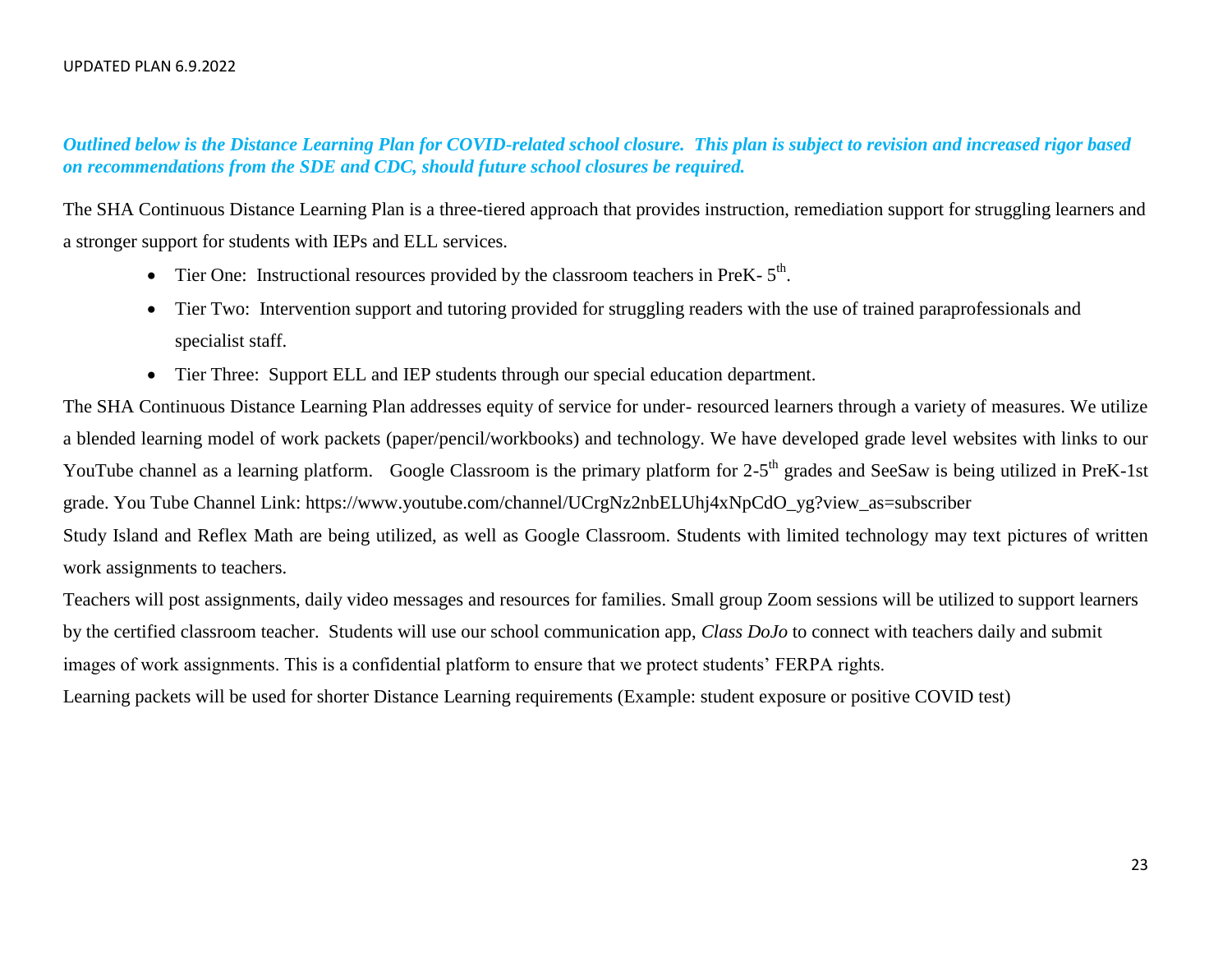#### UPDATED PLAN 6.9.2022

By developing a user-friendly and Smart-phone accessible (24/7) platform, we have remained connected with our families. Our learning interventionist team, ELL Team and Special Education Team will contact their caseload students three times per week via Zoom and/or videos of students reading, to facilitate targeted reading instruction. Home visits by the principal and the counselor are conducted for students who miss their Zoom calls. These interventions will supplement bi-weekly Zoom sessions from the classroom teacher. SHA is following the Sample Schedule for each grade span. We will be offering interventionists for our struggling learners and continual communication with our parents.

#### **PreK & K**

 $\Box$  15 minute read aloud and literacy skills including a reading task and/or writing activity /5 times per week

 $\Box$  15-minute math lesson, activity, application practice or game focused on concepts, skills, or

content (i.e. number sense, computation, problem solving, etc.) 5 times per week

 $\Box$  15-minute reading skills practice (i.e. rhyming, sounds in a word, letter names and letter sounds) 5 times per week

 $\Box$  15-minute reading skills practice/independent instruction by the teacher (i.e. rhyming, sounds in a word, letter names and letter sounds) 5 times per week

- Extended Learning:
- 30-60 minutes of outdoor play
- $\circ$  10-20 minutes of reading with family (books of their choice)
- 30+ minutes of imaginative play (small toy play, dress up play, building, etc.)

#### **Grades 1 & 2**

 $\Box$  30-minute read aloud or independent reading, including reading tasks or writing prompts/ 5 times per week

 $\Box$  20-minute combination of math lesson, activities, application practice or games focused on concepts, skills or content (i.e. number sense, computation, problem solving, etc.) 5 times per week

- $\Box$  20-minute science/social studies activity or lesson connected to an overarching project or topic of study 5 times per week
- $\Box$  30-minute Zoom sessions three times per week to assist small group learning (maximum of 5 students in each group)
- $\Box$  Flexible time for specials (Physical Education, Music, Art, World Language)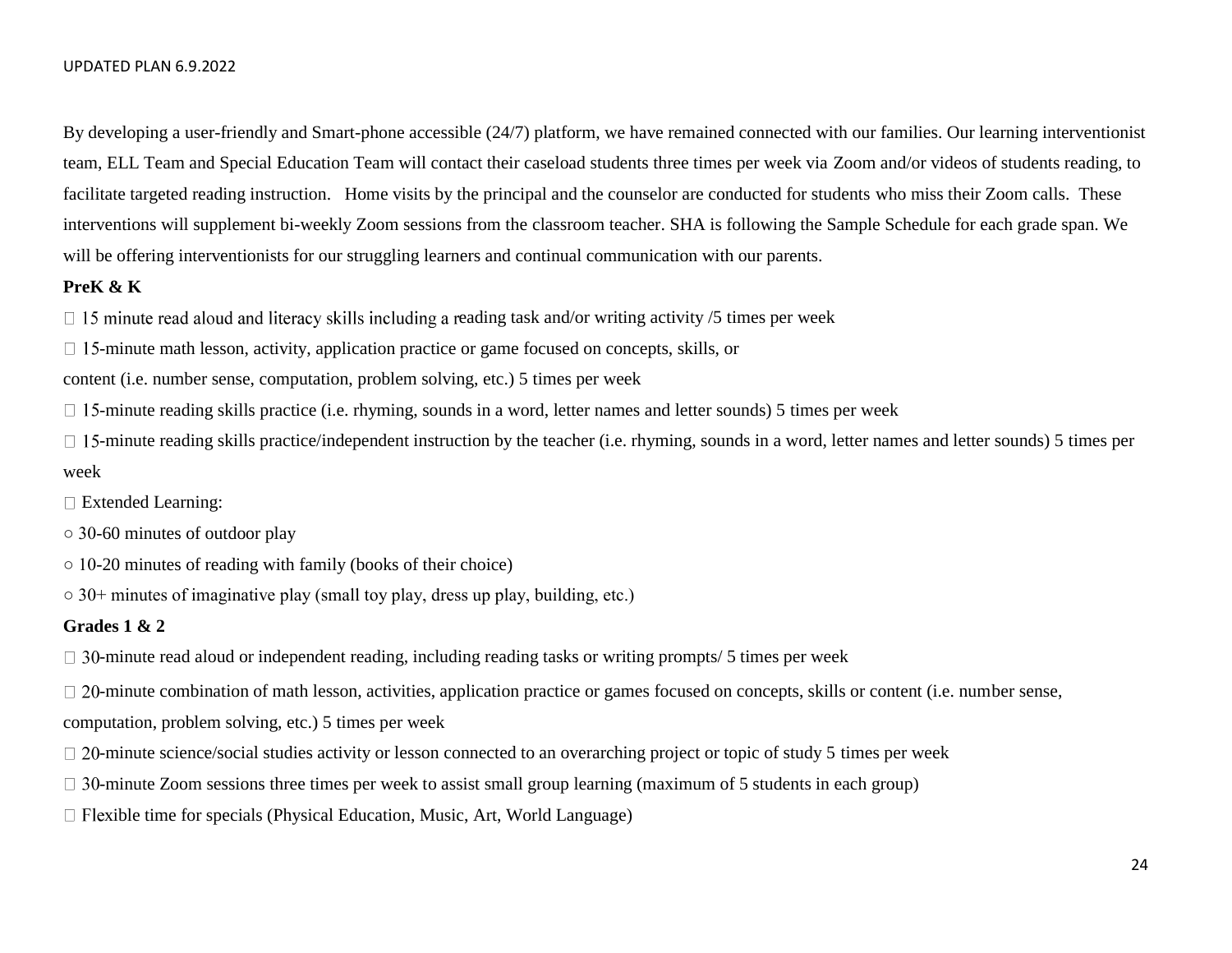#### UPDATED PLAN 6.9.2022

#### **Grades 3-5**

 $\Box$  20-minute read aloud or independent reading / 5 times per week

 $\Box$  20-minute reading or writing lesson, task, or prompt (may include 15 minutes of independent writing) 5 times per week

 $\Box$  20 minute combination of a math lesson, activities, application practice, or games focused on concepts or skills (i.e. number sense, computation, problem solving, etc.) 5 times per week

 $\Box$  20-minute science/social studies activity or lesson connected to an overarching project or topic of study/ 5 times per week

 $\Box$  30-minute Zoom sessions three times per week to assist small group learning (Maximum of 5 students in each group)

 $\Box$  Flexible specials (Physical Education, Music, Art, World Language or Library)

#### **Curriculum**:

The SHA curriculum is aligned with the Oklahoma Academic Standards. We utilize:

- Big Ideas Math by National Geographic- Technology Support and Video Taught Lessons
- Guided Reading by Fountas & Pinnell Guided Reading Groups via Zoom
- Houghton Mifflin Science and Social Studies Curriculum

In addition to these required components of the SDE plan, we will be offering supplemental activities and supports to all students through our distance learning platform. SHA will continue to follow the directives and guidance of the State Department of Education during this time of distance learning.

#### **Special Education Services:**

Special Education plans will be adjusted to ensure that student's receive the required amount of instructional support as outlined in their Individualized Education Plan (IEP). A contingency plan is outlined in each student's IEP.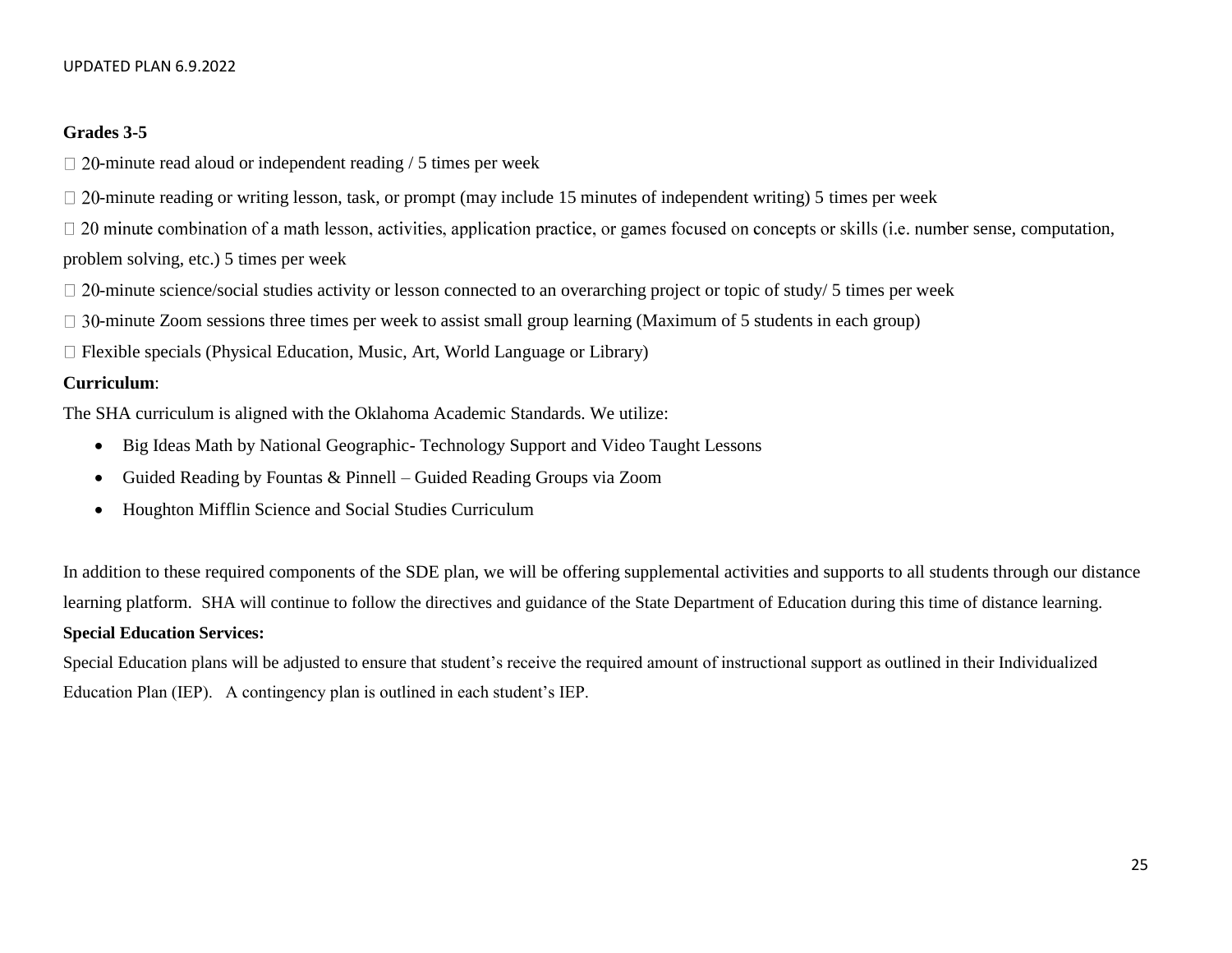#### **Attendance Policy**:

Stanley Hupfeld Academy recognizes the importance of students in grades PK-12 attending school every day as a key factor in student achievement. Parents/guardians are responsible for their students' attending school regularly as required by law. However, it is important for those students who are ill to stay home when sick. Students who have a fever or a measured temperature greater than or equal to 100 degrees Fahrenheit should not be at school or school activities.

Students are expected to miss no more than ten percent of school days per year to avoid being considered for retention in elementary or middle school or loss of high school course semester credit. Students who are absent more than ten percent of the school year miss nearly eighteen days per school year and are chronically absent. High school students who miss nine (9) or more school days per semester risk losing course credit.

When students miss ten (10) days of school, their pattern of attendance is considered chronic absenteeism, except when absences are due to a significant medical condition. Students who fall in this category will be provided assistance to address attendance barriers and a path for academic success. A significant medical condition means a severe, chronic, or life-threatening physical or mental illness, infection, injury, disease, or emotional trauma. Any COVID-19 related absences due to a child's medical needs will be considered a significant medical condition.

For students in grades kindergarten through sixth grade, the maximum number of absences during any nine-week period shall be 10 unexcused absences. A student absent from class more than 10 times during a nine-week period shall be required, along with the student's parents, to work out an improvement plan with the principal.

The attendance for a student participating in a virtual or online instruction program shall be the date on which the student first completes an instructional activity as defined in 70 O.S. § 3-145.8. The defined time period, assignment completion status, or other means used to determine student attendance in the virtual program shall meet or exceed the minimum measures of virtual attendance listed at [70](http://www.oscn.net/applications/oscn/index.asp?ftdb=STOKST70&level=1) O.S. § 3-145.8(B).

A student will not be considered absent from school if:

1. They are not physically present at school but are completing work in a distance learning or online program approved by the school and are meeting the following attendance requirements:

a. The student has completed instructional activities for no less than ninety (90%) of the time that services were provided in the distance learning format.

b. Instructional activities shall include instructional meetings with a teacher, completed assignments that are used to record a grade for a student that is factored into the student's grade for the semester during which the assignment is completed, testing and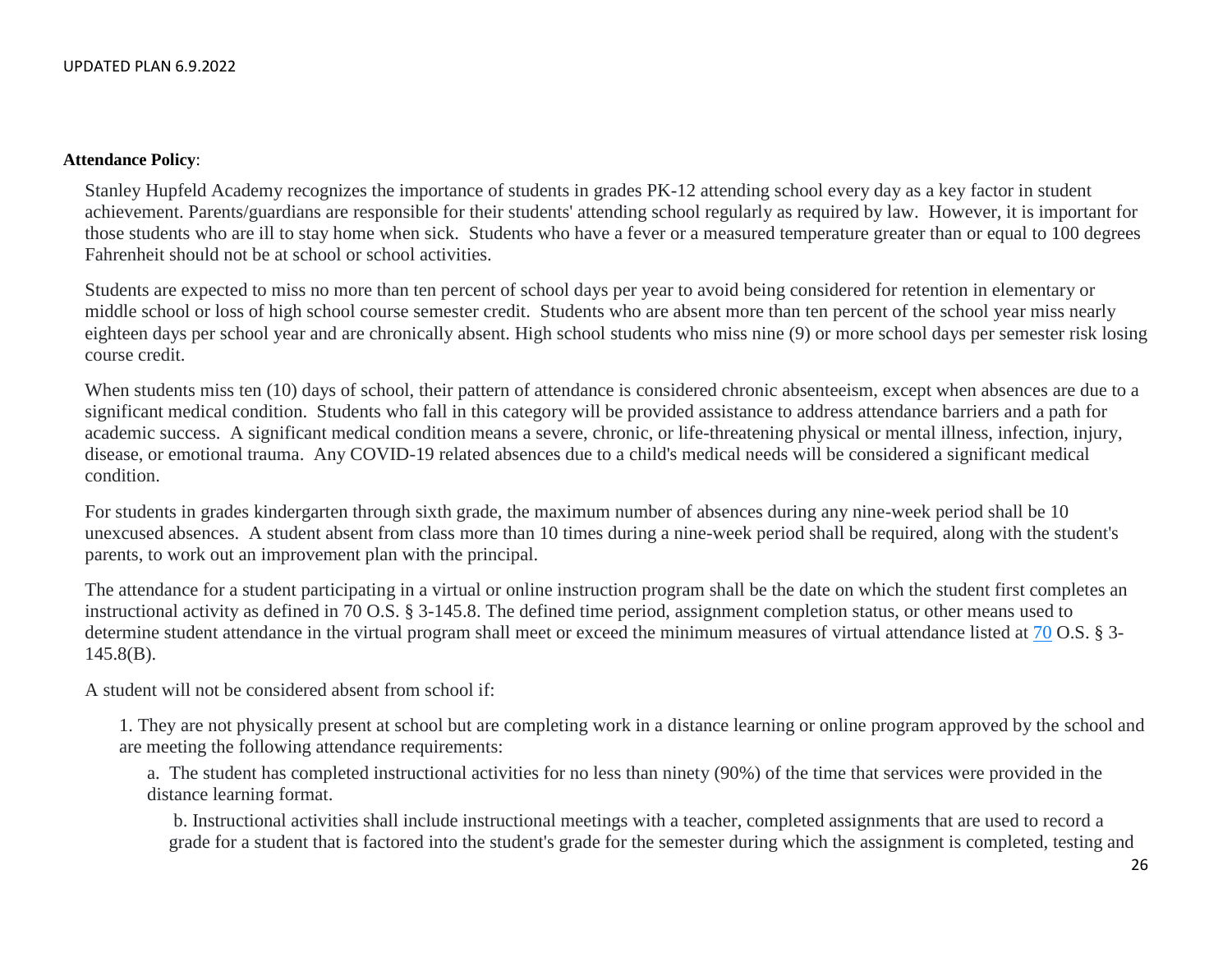school-sanctioned field trips, and orientation. Instructional activities may include online logins to curriculum or programs, offline activities, completed assignments, testing, face-to-face communication or meetings with school personnel via teleconference, videoconference, email, text, or phone,

c. The student is on pace for on-time completion of the course as required by the school district,

d. The student has completed instructional activities within the time that services were provided in the distance learning format during the academic year; or

2. They have a medical condition that incapacitates the student and precludes them from participating in instruction in a traditional school setting and the student is able to progress in instruction via alternative education delivery methods approved by the local board of education.

#### **Student Absences**

For student safety, the parent/guardian is expected to notify the school as soon as possible, any time a student will be absent. All student absences are classified as either Excused or Unexcused. Both Excused and Unexcused absences are included in the maximum ten (10) absence days per semester except as noted below.

SHA will require medical documentation to support personal or family illness that results in an excused absence. However, students will be required to make up any work that has been missed. Student absences due to a severe, chronic, or life-threatening physical or mental illness, injury, or trauma will be exempted from inclusion in the calculation of the chronic absenteeism indicator of the applicable school site so long as the determination of eligibility is made by the district's medical exemption review committee. The district's medical exemption review committee consists of the school nurse, counselor and principal and will be designated by the superintendent on an annual basis. They shall report student absences that are medically exempt to the Oklahoma State Department of Education (OSDE) Office of Accountability.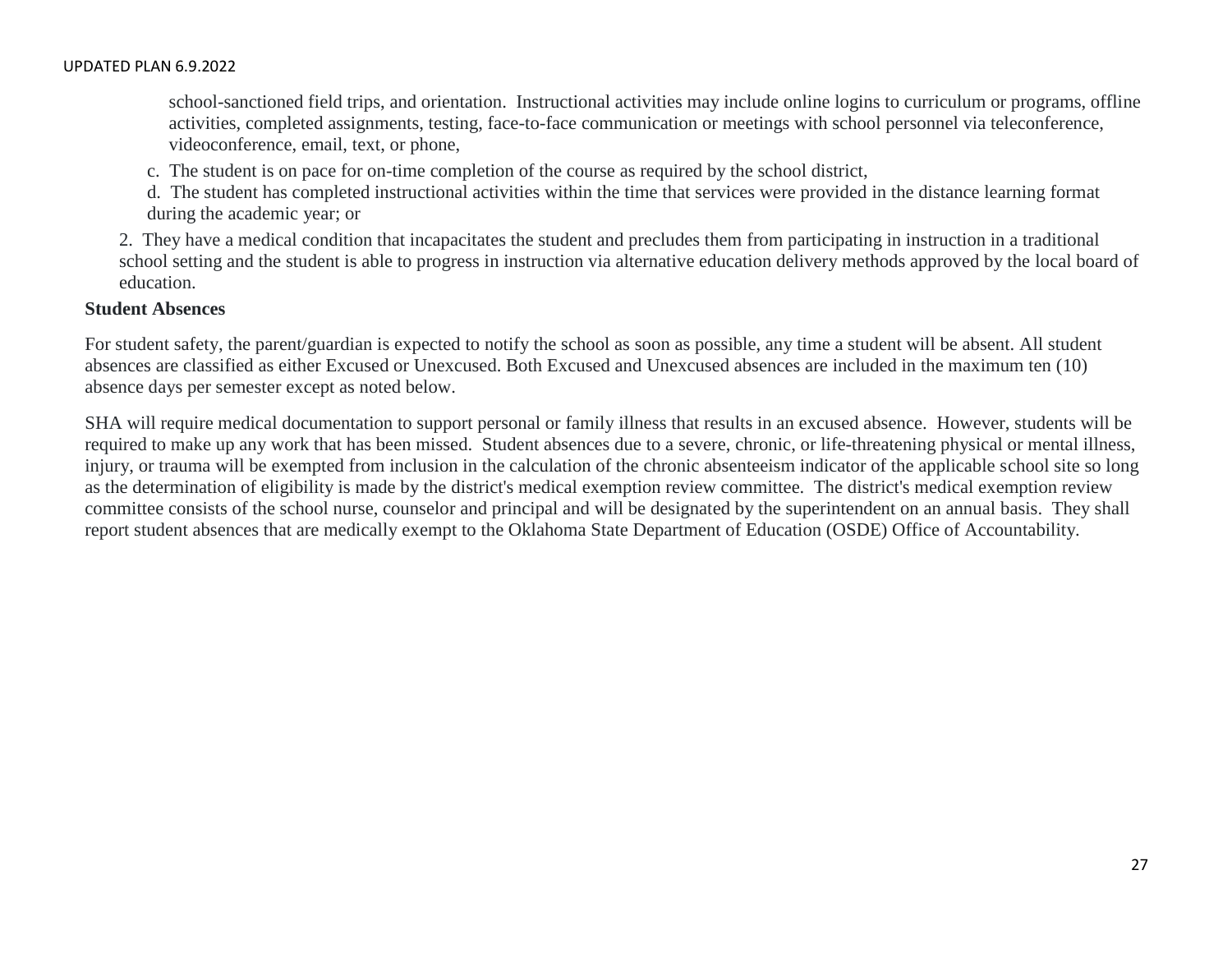UPDATED PLAN 6.9.2022

# **Personnel**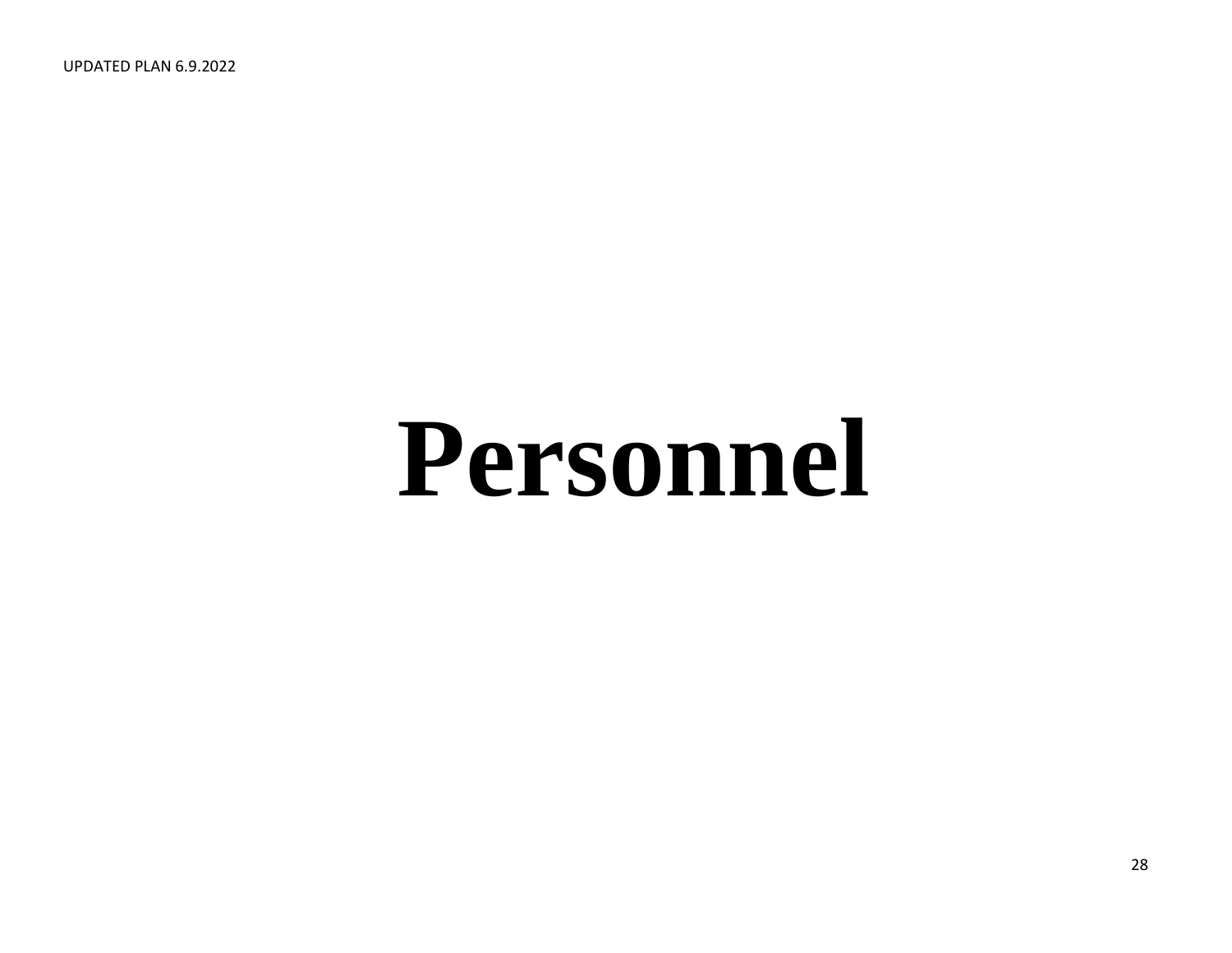## **Employee Travel Restrictions:**

 Currently there are no travel restrictions on employees or students. We will continue to monitor the CDC recommendations and adjust as necessary.

## **Employee Sick Leave:**

• Current practices for employee sick leave will remain in place. (outlined in staff handbook)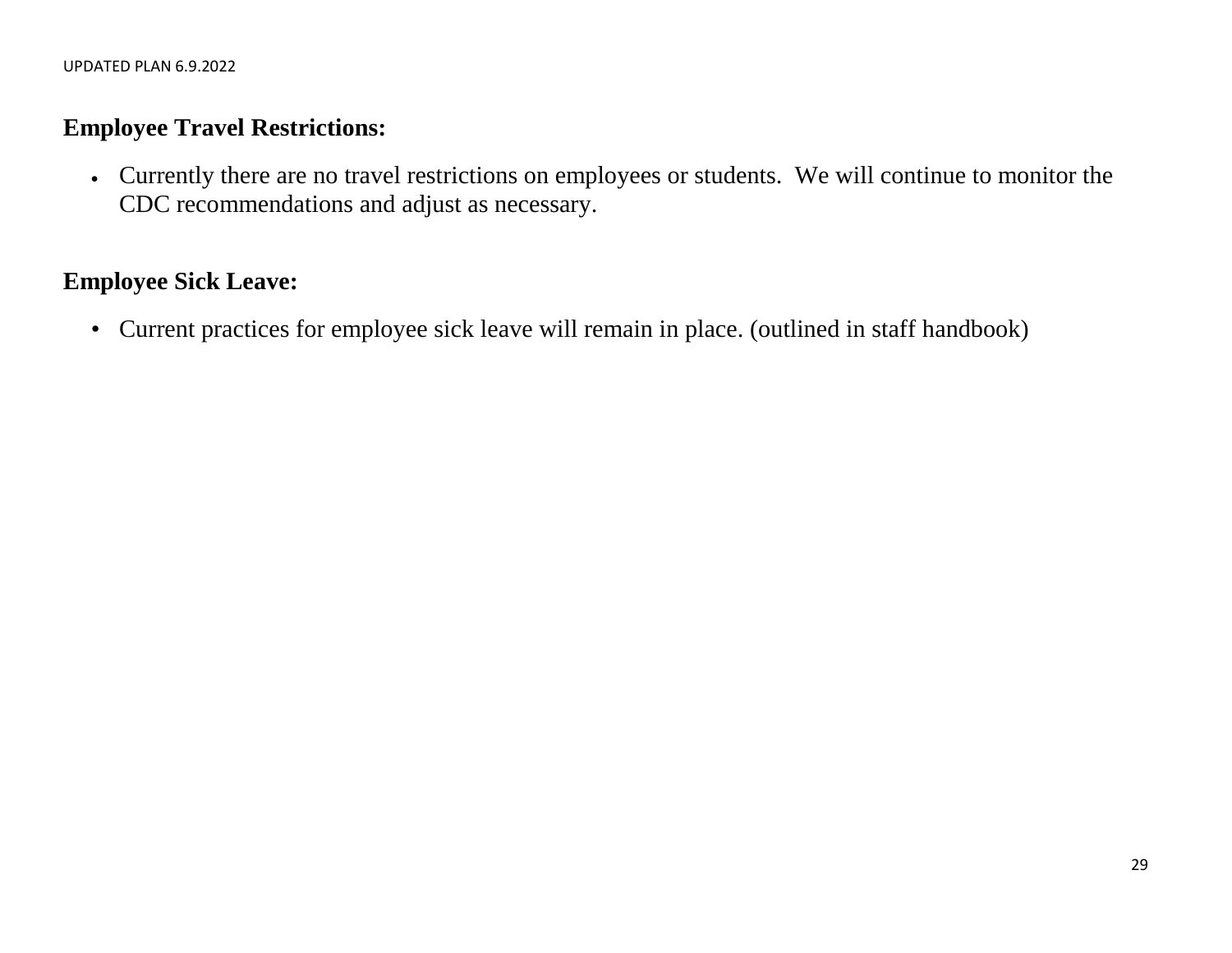## **Stanley Hupfeld Academy Staff Screening Protocol**

**All staff members will take temperature daily. The guidance below is specific to days caregivers are scheduled to work.** 

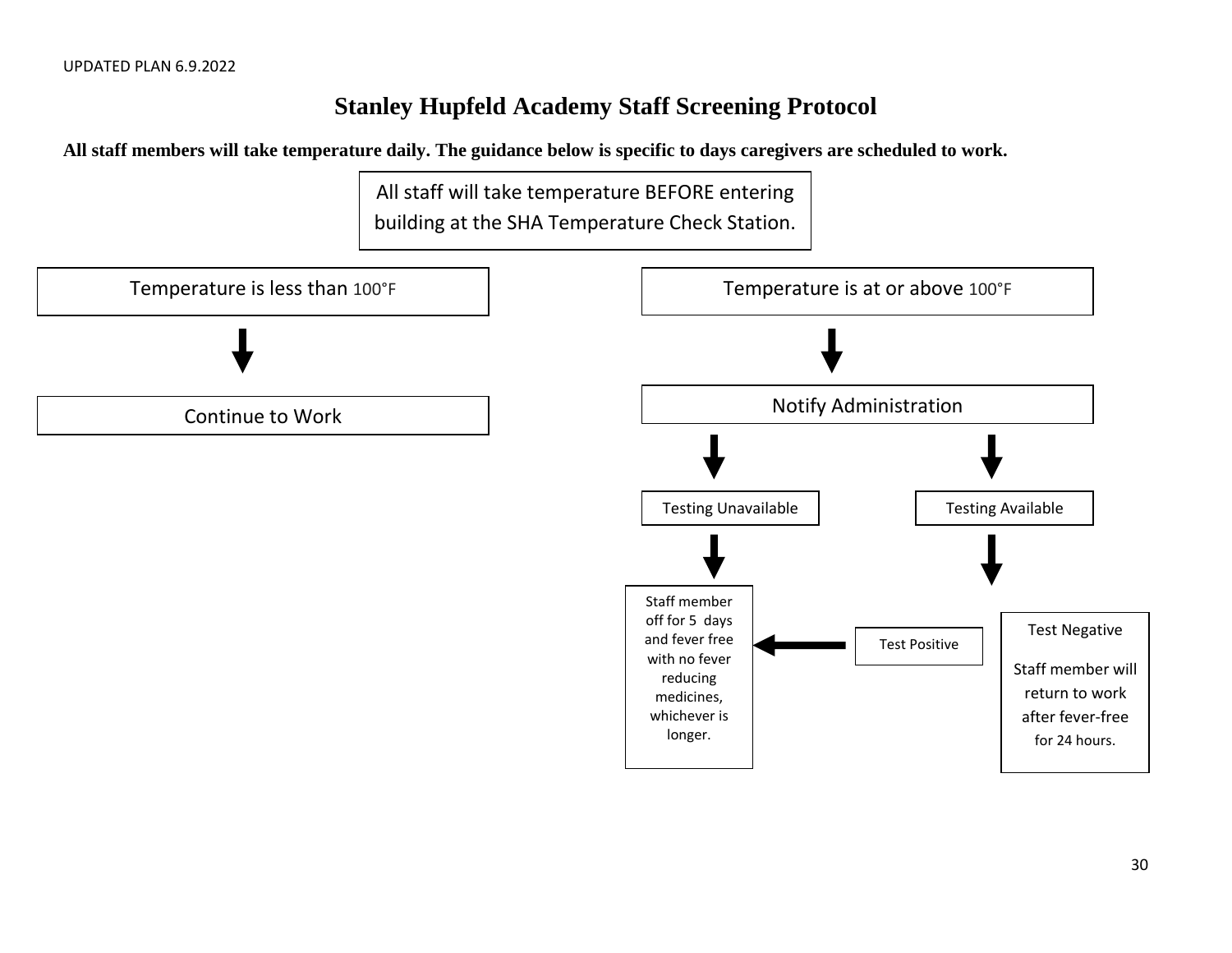### **Stanley Hupfeld Staff Exposure Chart**



medication.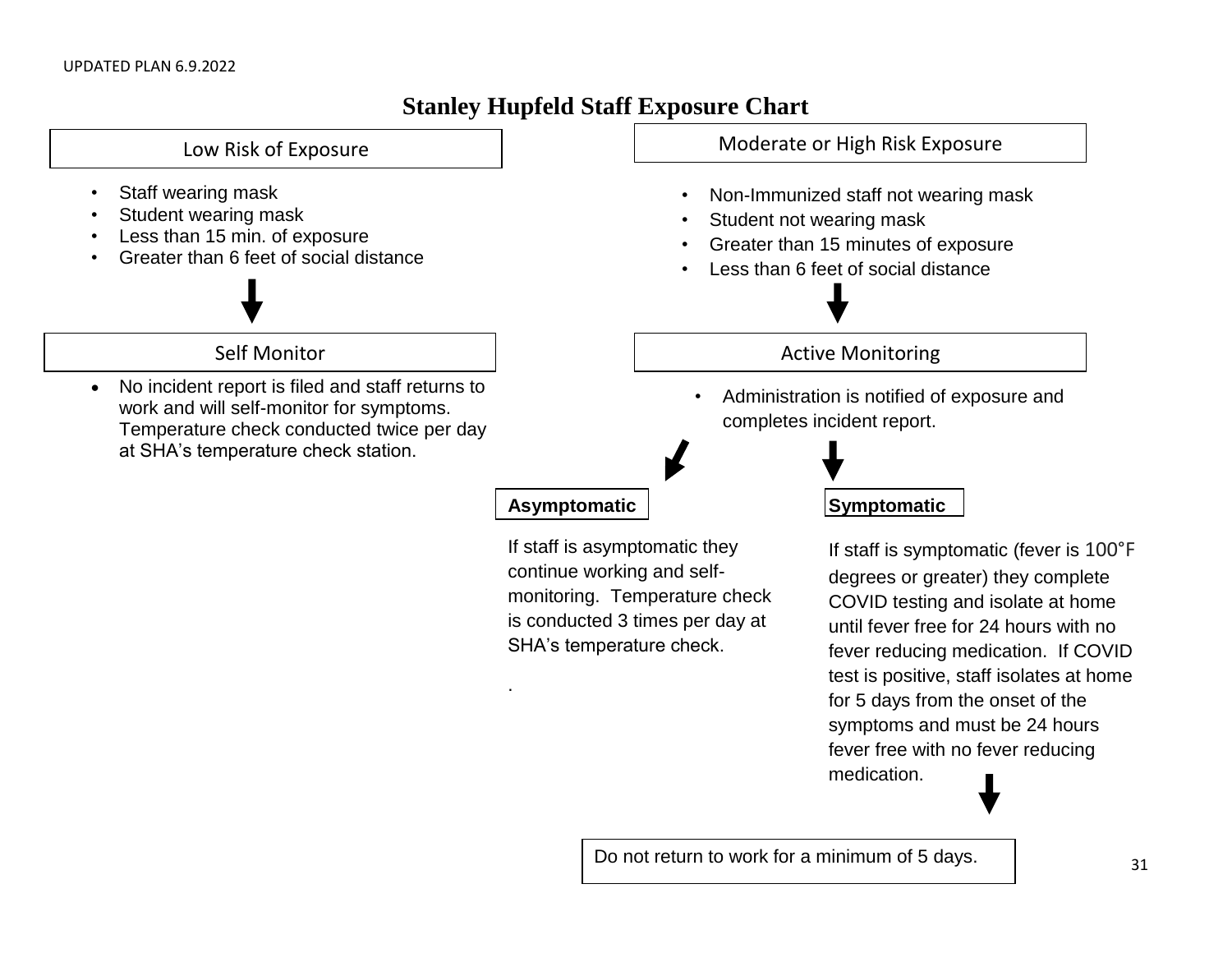## **Staff Duties During School Closure/Distance Learning**

- Staff will continue their assigned duties during distance learning.
- Specialists and paraprofessionals will be utilized to serve the ELL and Special Education populations and offer remediation support to assigned students.
- Teachers will be expected to conduct distance learning lessons, take attendance, assess and offer remediation support.
- Weekly Zoom meetings will be conducted for all staff.
- Grade Level Team Meetings will be conducted for grade level staff.
- Grades PreK-1<sup>st</sup> will utilize Class DoJo and SeeSaw as its primary platform for delivering instruction.
- Grades 2-5 will utilize Google Classroom and Class DoJo as its primary platform for delivering instruction.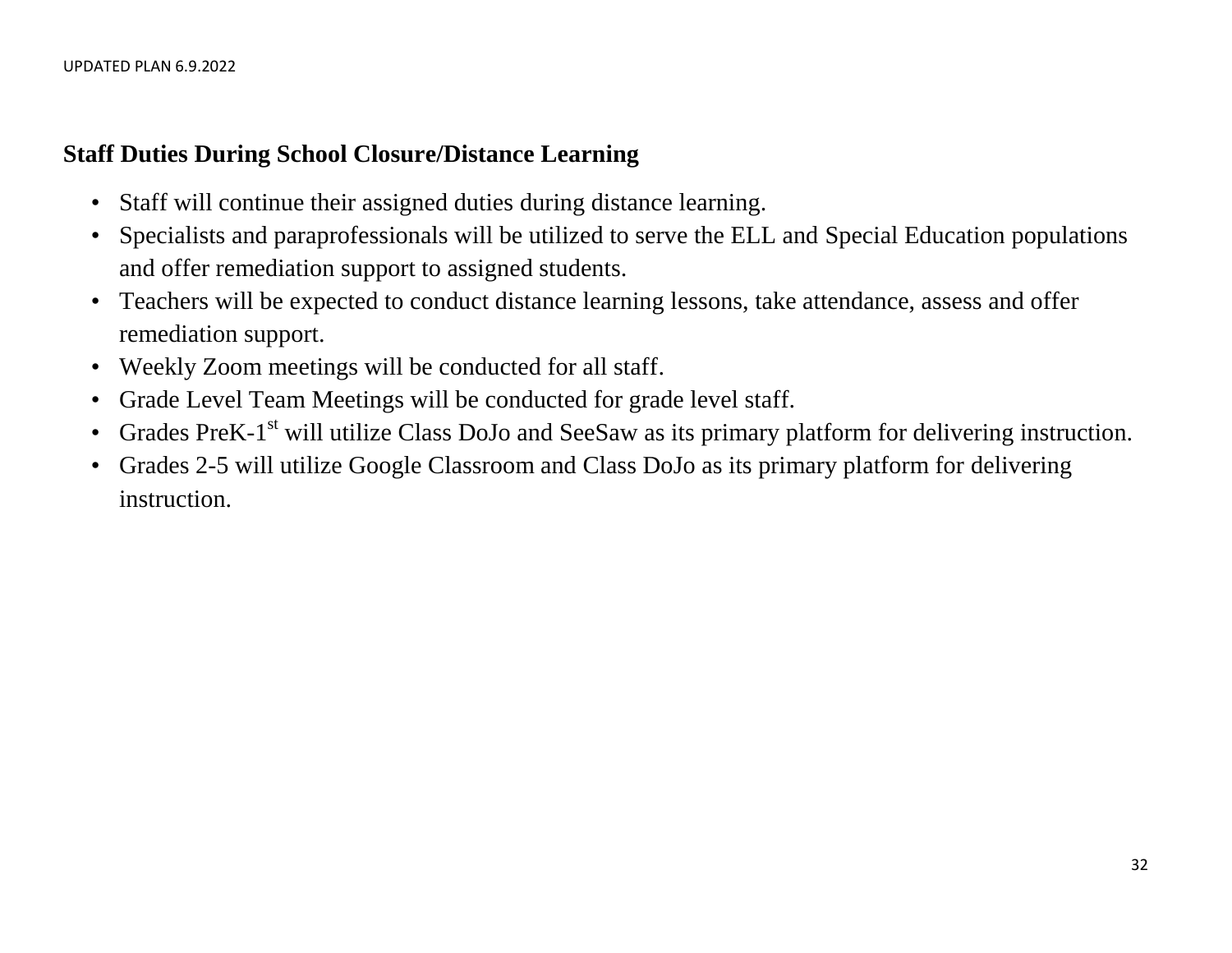## **Vaccination Information:**

## **The COVID-19 vaccines available to Oklahomans are mRNA vaccines.**

**[mRNA vaccines](https://www.cdc.gov/coronavirus/2019-ncov/vaccines/different-vaccines.html)** are a type of vaccine to protect against infectious diseases. mRNA vaccines teach our cells how to make a protein — or even just a piece of a protein — that triggers an immune response inside our bodies. That immune response, which produces antibodies, is what protects us from getting infected if the real virus enters our bodies.

COVID-19 mRNA vaccines give instructions for our cells to make a harmless piece of what is called the "spike protein." The spike protein is found on the surface of the virus that causes COVID-19. Our immune systems recognize that the protein doesn't belong there and begin building an immune response and making antibodies, like what happens in natural infection against COVID-19. At the end of the process, our bodies have learned how to protect against future infection.

More information about the COVID-19 vaccine is available at the Oklahoma State Department of Health's Website.

https://oklahoma.gov/covid19/vaccine-information/about-the-vaccine.html

SHA will offer eligible staff, students, parents and mentors information through our INTEGRIS HEALTH community clinic.

COVID-19 testing and vaccination information will be shared through our social media outlets.